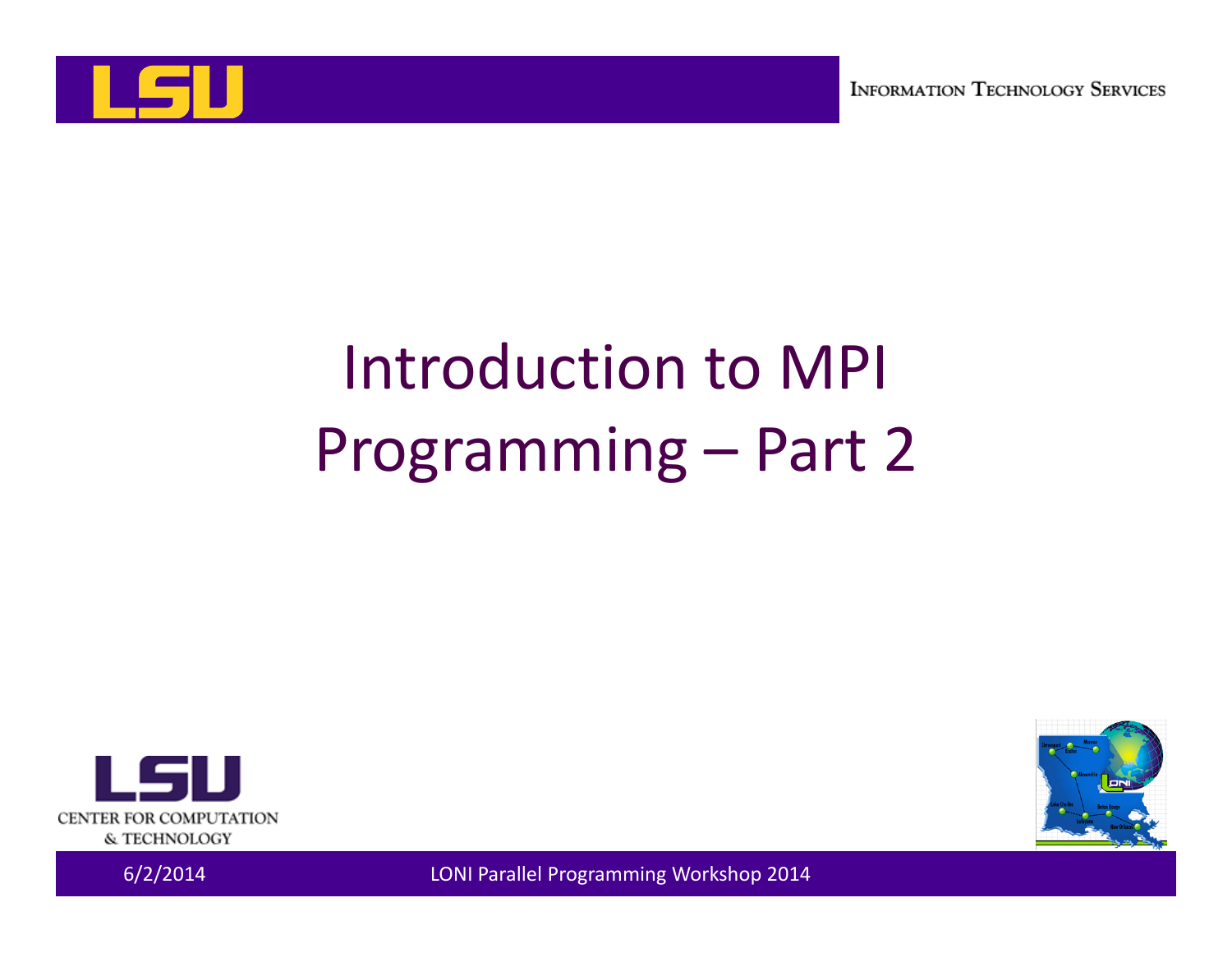

### Outline

- Collective communication
- Derived data types



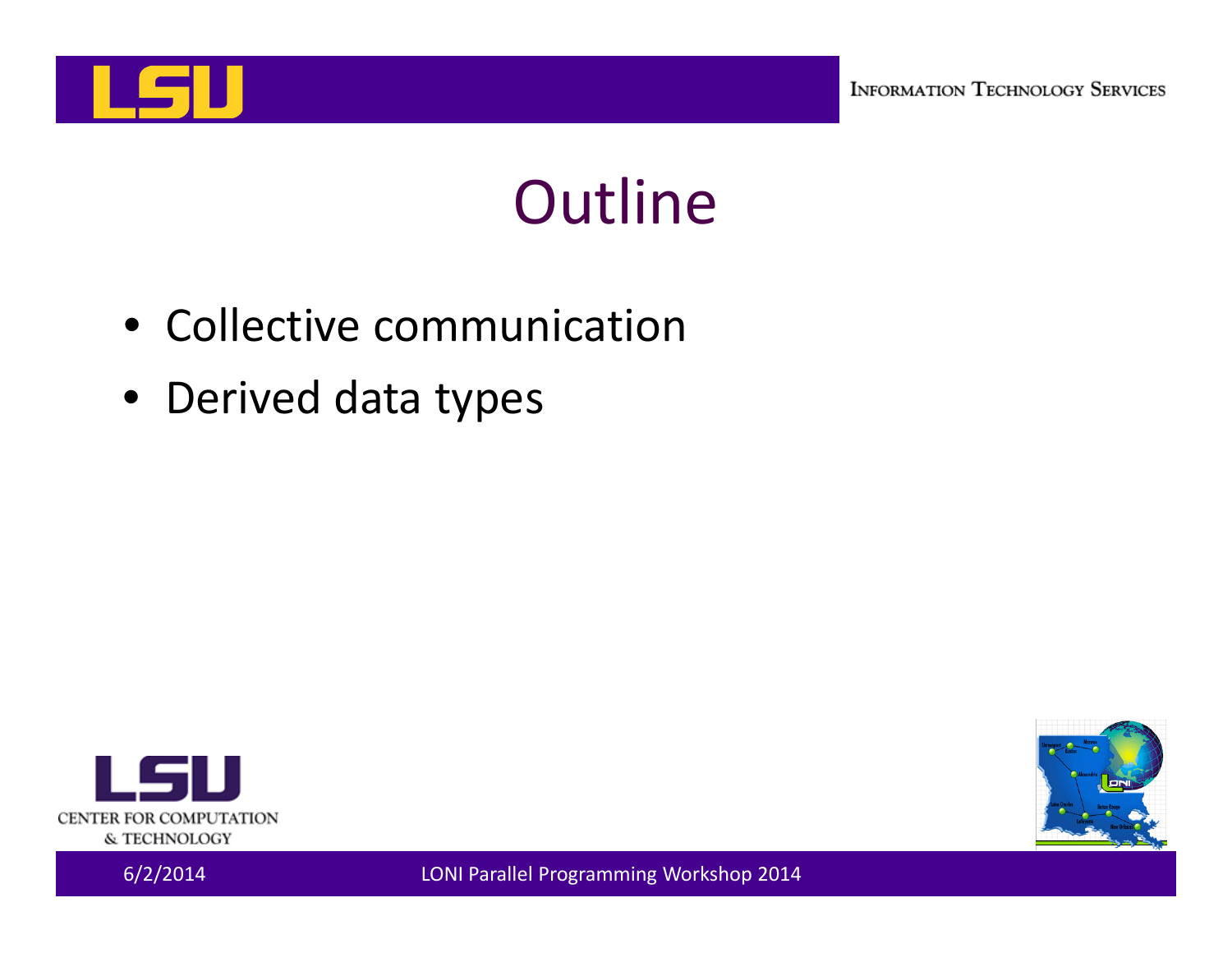

# Collective Communication

- Collective communications involves all processes in a communicator
	- –One to all, all to one and all to all
- Three types of collective communications
	- Data movement
	- – $-$  Collective computation
	- –**-** Synchronization



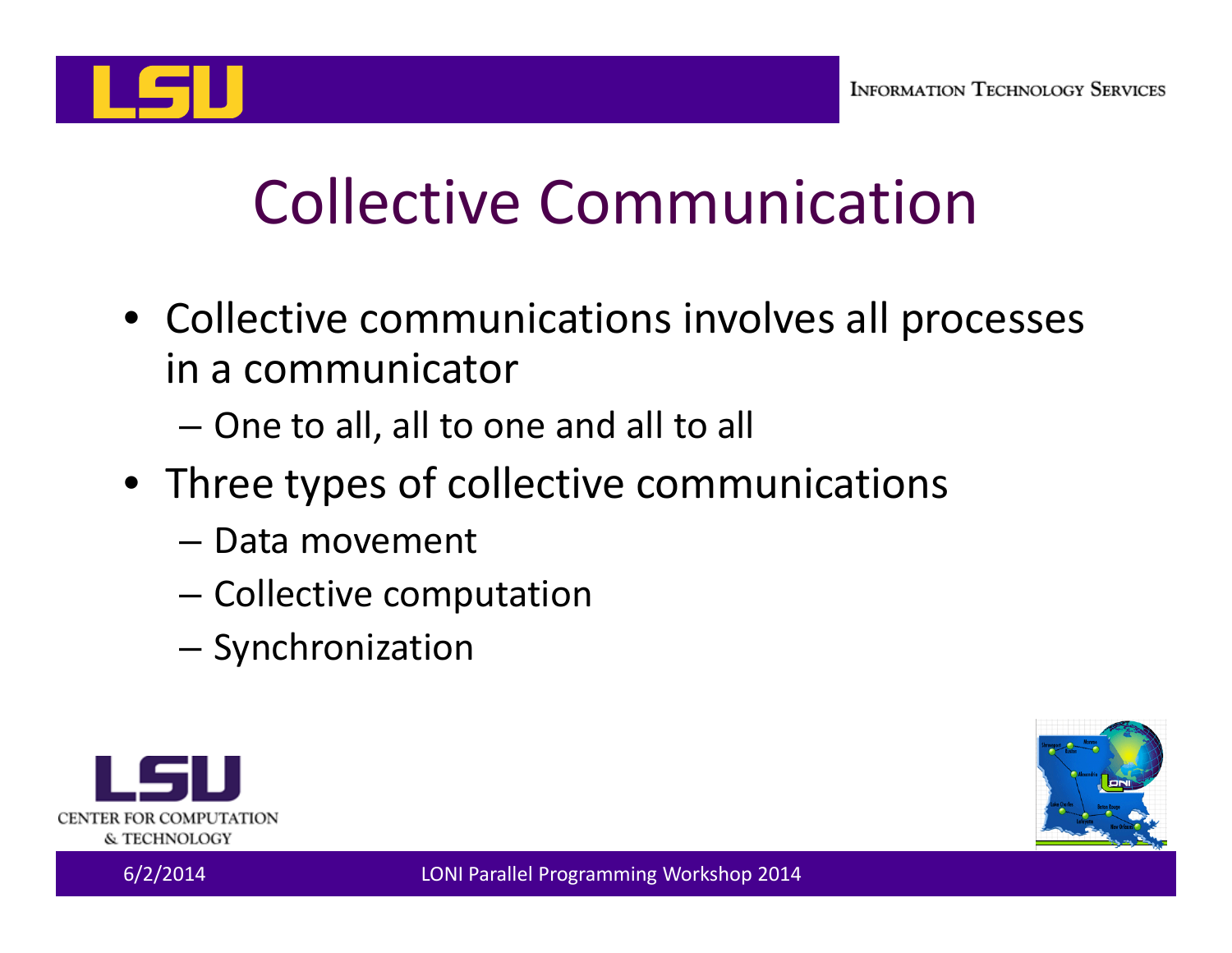

# Collective vs. Point‐to‐point

- More concise program
	- – One collective operation can replace multiple point‐to‐point operations
- Optimized collective communications usually are faster than the corresponding point‐to‐ point communications



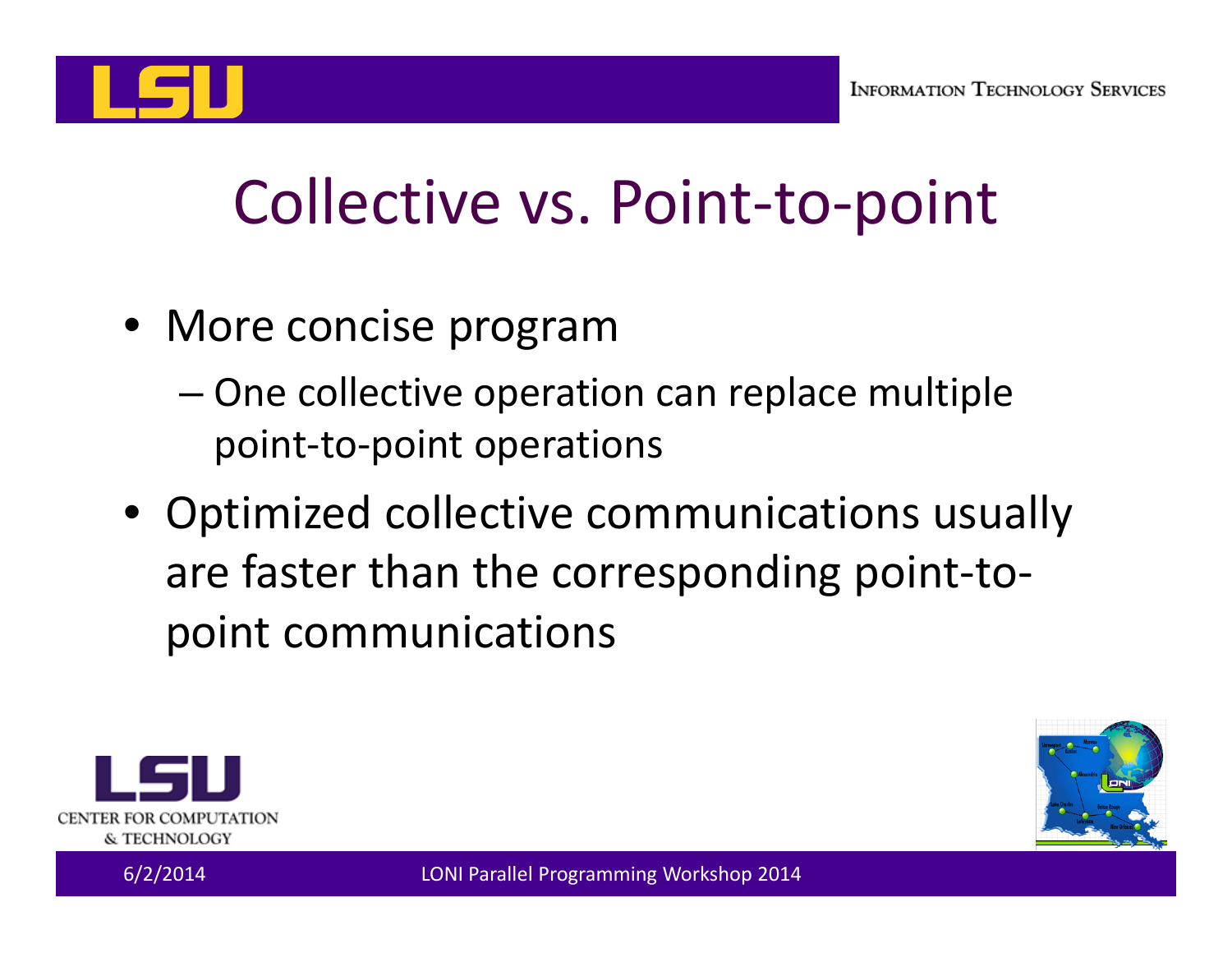

#### Data Movement: Broadcast



- • Broadcast copies data from the memory of one processor to that of other processors
	- One to all operation
- $\bullet$  Syntax: MPI\_Bcast ( send\_buffer, send\_count, send\_type, rank, comm )



CENTER FOR COMPUTATION & TECHNOLOGY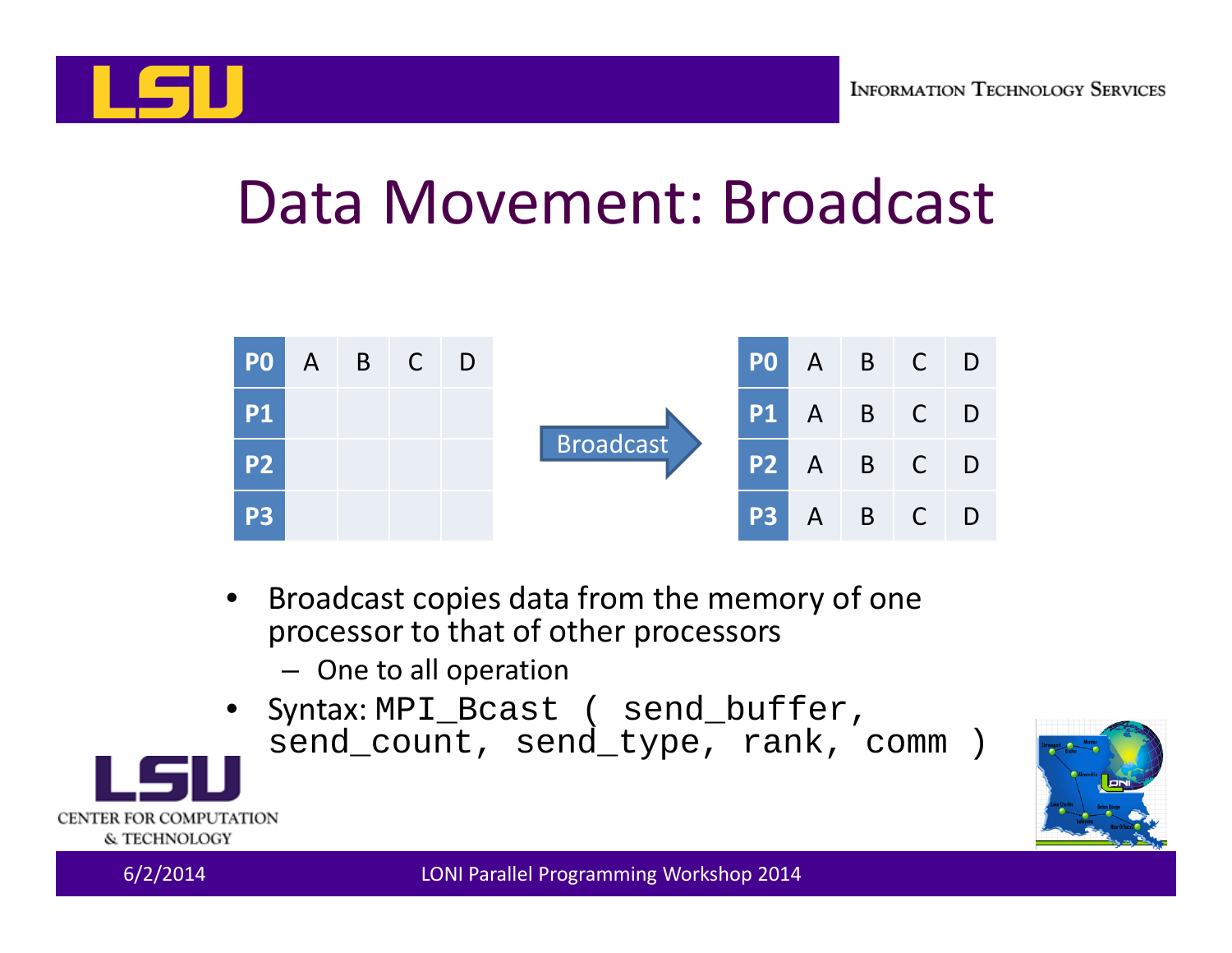

#### Data Movement: Gather



- • Gather copies data from each process to one process, where it is stored in rank order
	- One to all operation
- •Syntax: MPI\_GATHER ( send\_buffer, send\_count, send\_type, recv\_buffer,

recv\_count, recv\_type, recv\_rank, comm )



CENTER FOR COMPUTATION & TECHNOLOGY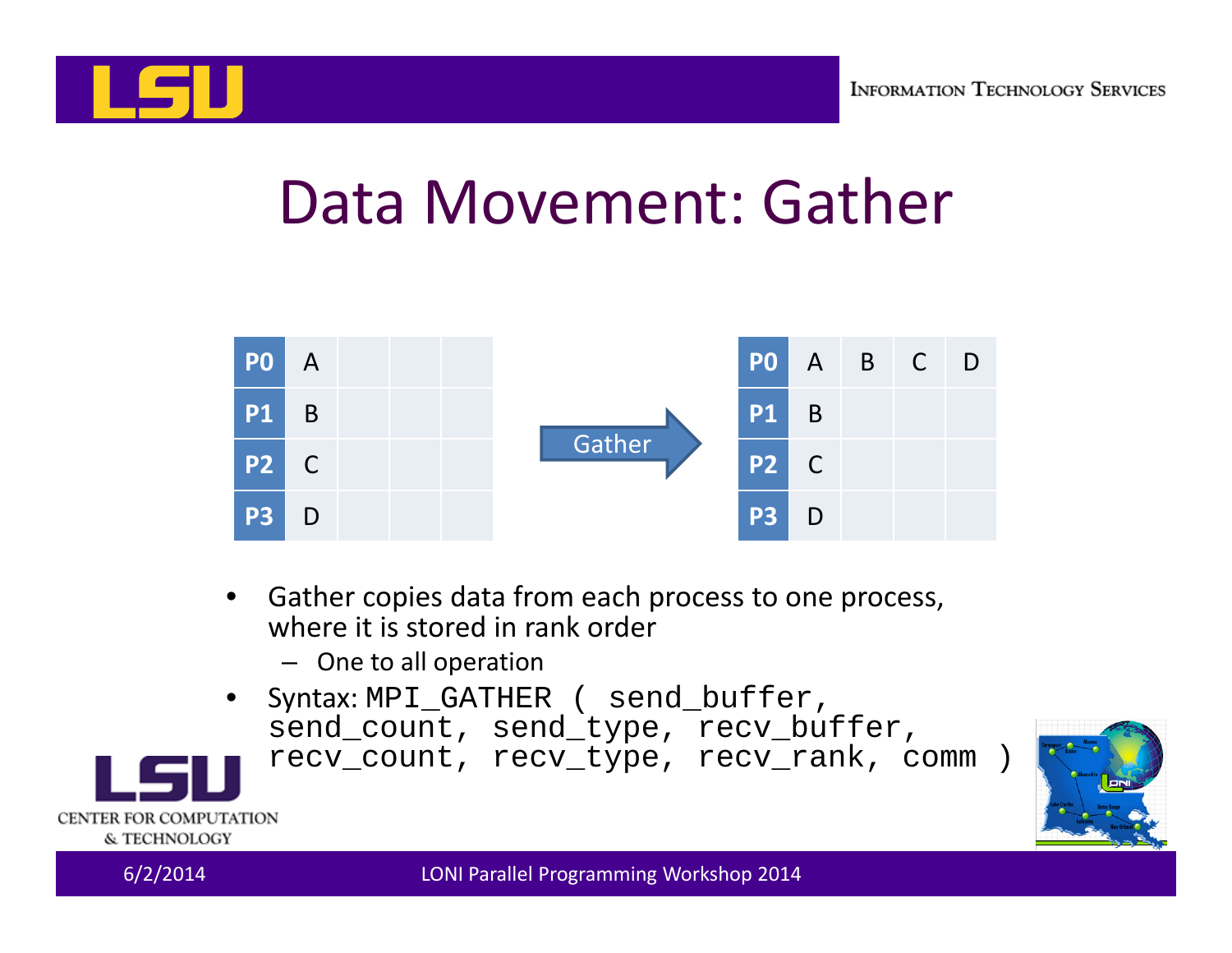

# Example: MPI\_Gather

```
…integer, all ocatable :: array(:), array(r):! Initialize MPIcall mpi_init(ierr)
call mpi_comm_size(mpi_comm_world,nprocs,ierr)
call mpi_comm_rank(mpi_comm_world,myid,ierr)
! Initialize the array
allocate(array(2), array r(2*nprocs))
array(0)=2*myidarray(1)=2*myid+1! Gather data at the root process
call mpi_gather(array,2,mpi_integer, &
                array_r,2,mpi_integer, &
                0, mpi comm world)
if (myid.eq.0) then
  write(*,*) "The content of the array r:''write(*,*) array r
```


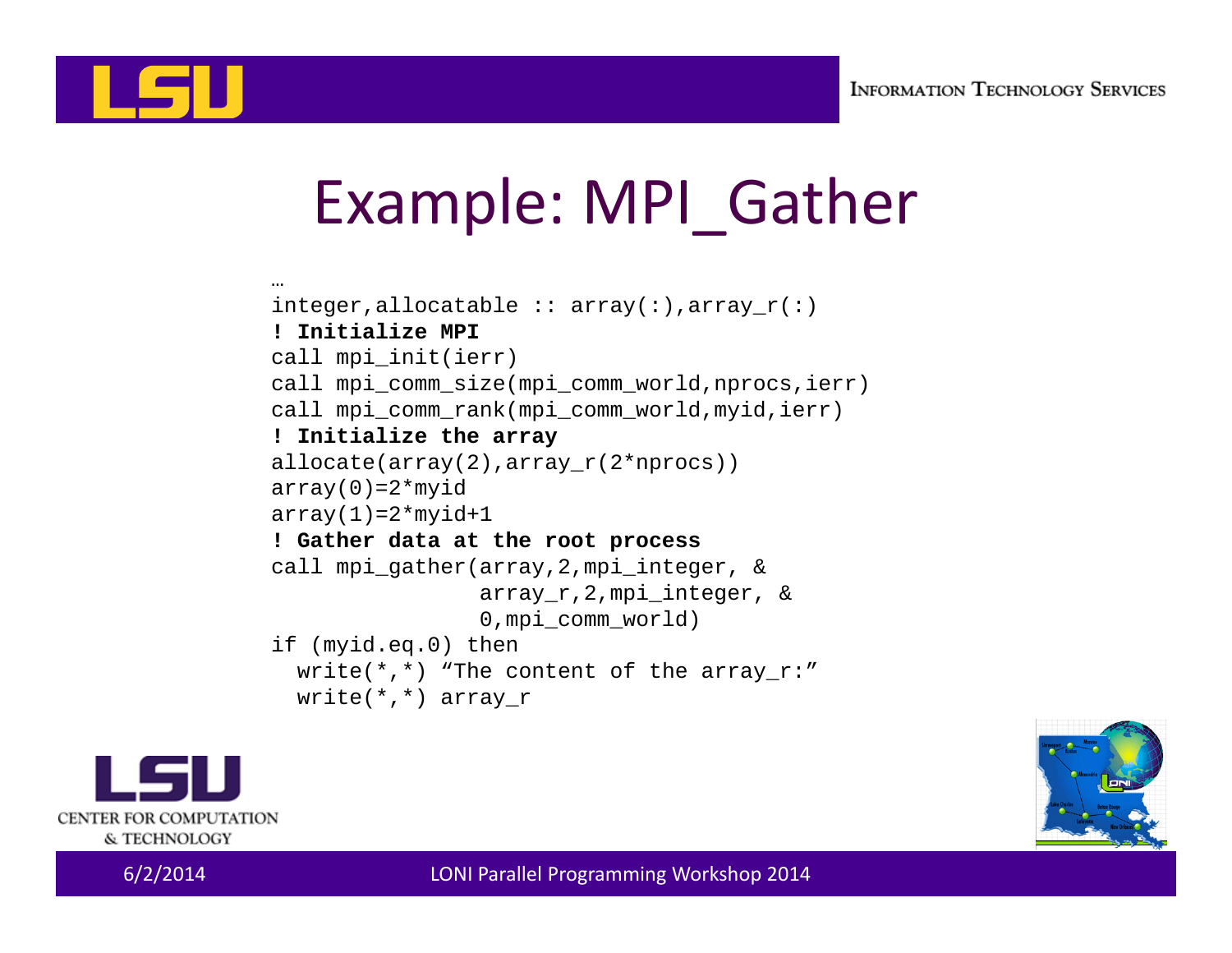

# Example: MPI\_Gather

```
…integer,allocatable :: array(:),array r(:)! Initialize MPIcall mpi_init(ierr)
       call mpi_comm_size(mpi_comm_world,nprocs,ierr)
       call mpi_comm_rank(mpi_comm_world,myid,ierr)
        ! Initialize the array
alian<br>[lyan1@qb563 ex]$ mpirun -np 4 ./a.out
        \frac{1}{2}\frac{1}{2}! Gather data at the root process
        call models are called the called the called the called term of the called term of the called term of the call
                       array_r,2,mpi_integer, &
                        0, mpi comm world)
       if (myid.eq.0) then
         write(*,*) "The content of the array r:''write(*,*) array_r
The content of the array:
           0 and 1 2 3 3 4 5
           6
```


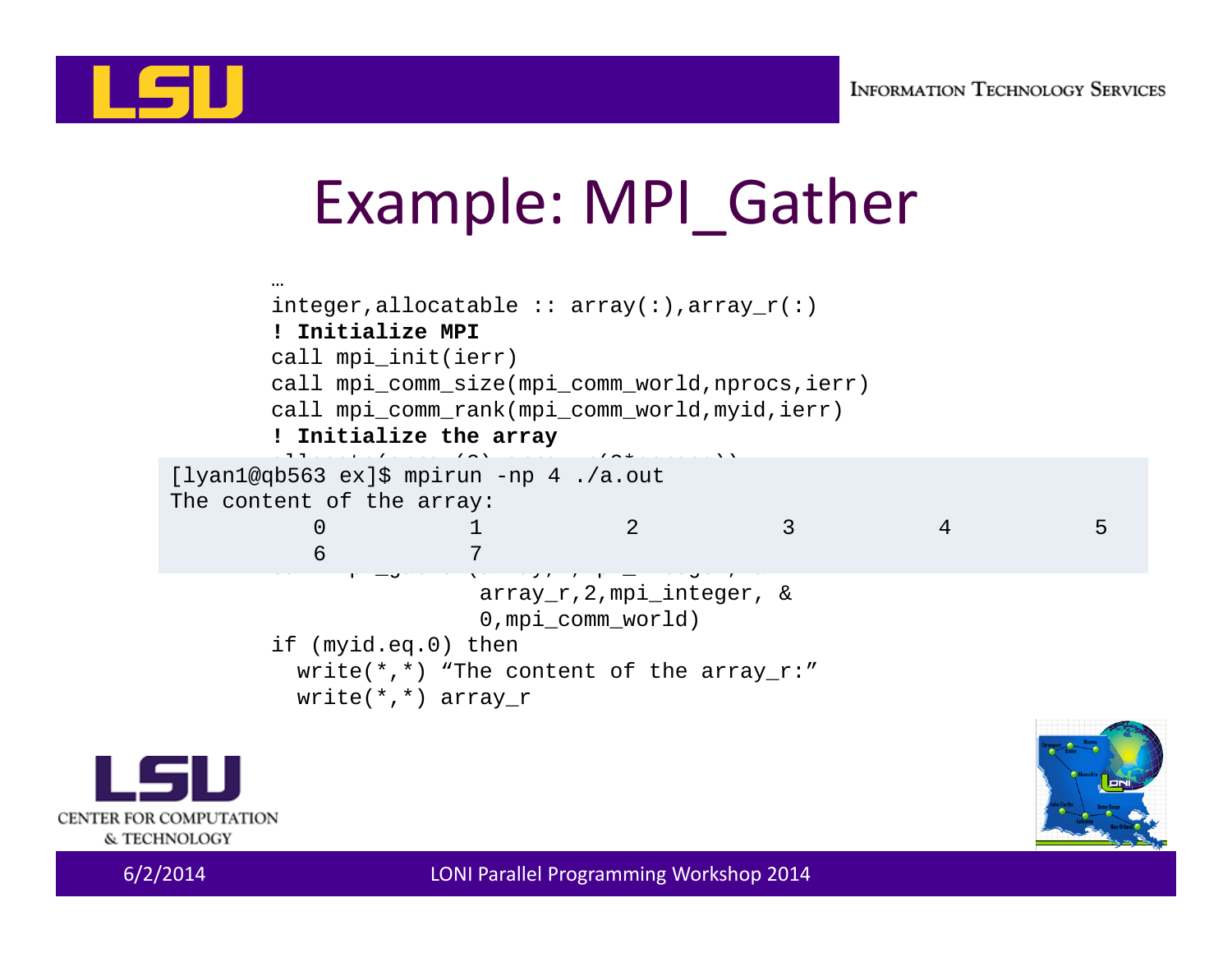

#### Collective Computation: Reduction



- • MPI reduction collects data from each process, reduces them to <sup>a</sup> single value, and store it in the memory of one process
	- One to all operation
- • Syntax: MPI\_Reduce( send\_buffer, recv\_buffer, count, data\_type, reduction\_operation, rank of receiving process, communicator )



CENTER FOR COMPUTATION & TECHNOLOGY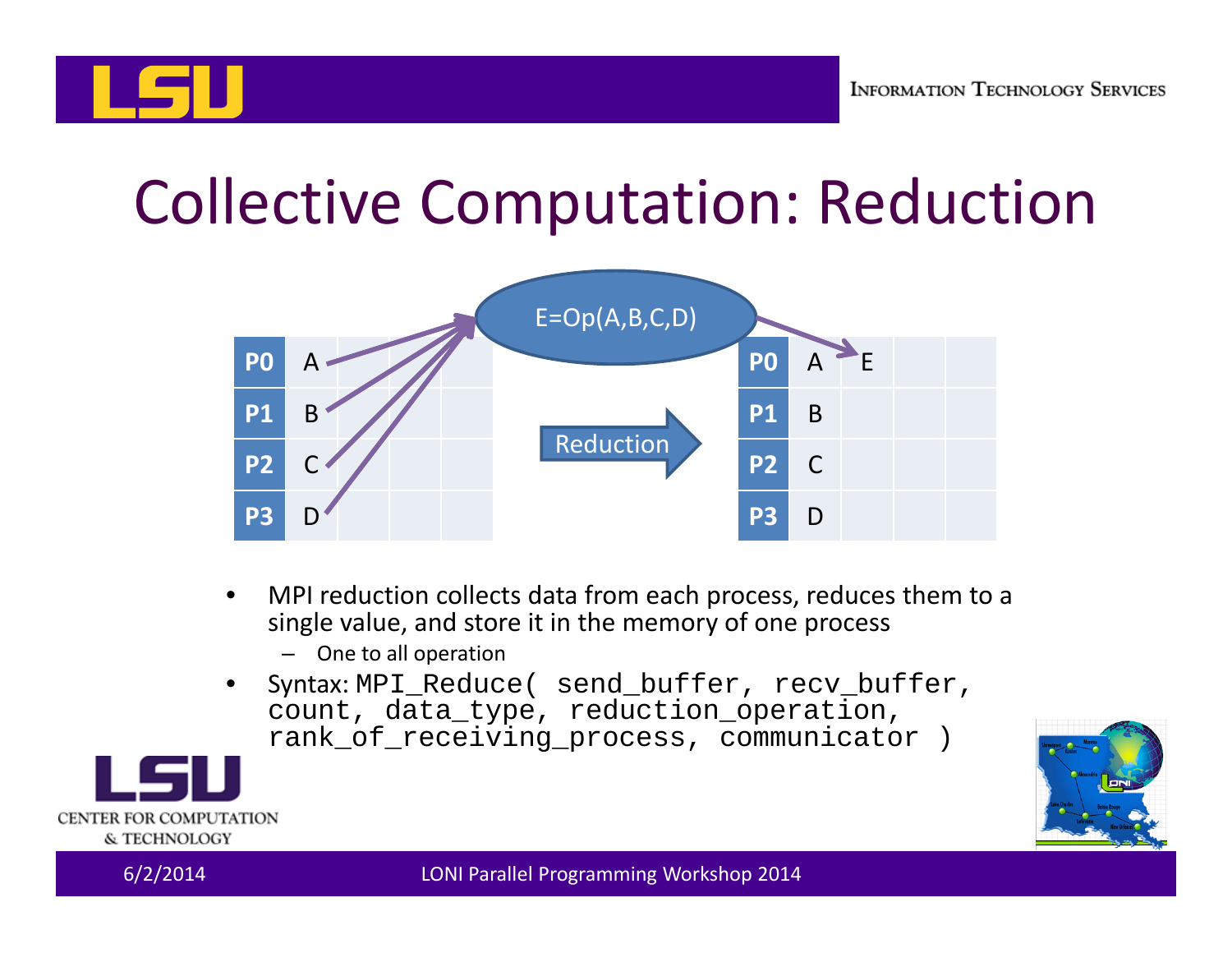

# Reduction Operation

- Summation and production
- Maximum and minimum
- Max and min location
- Logical
- Bitwise
- User defined



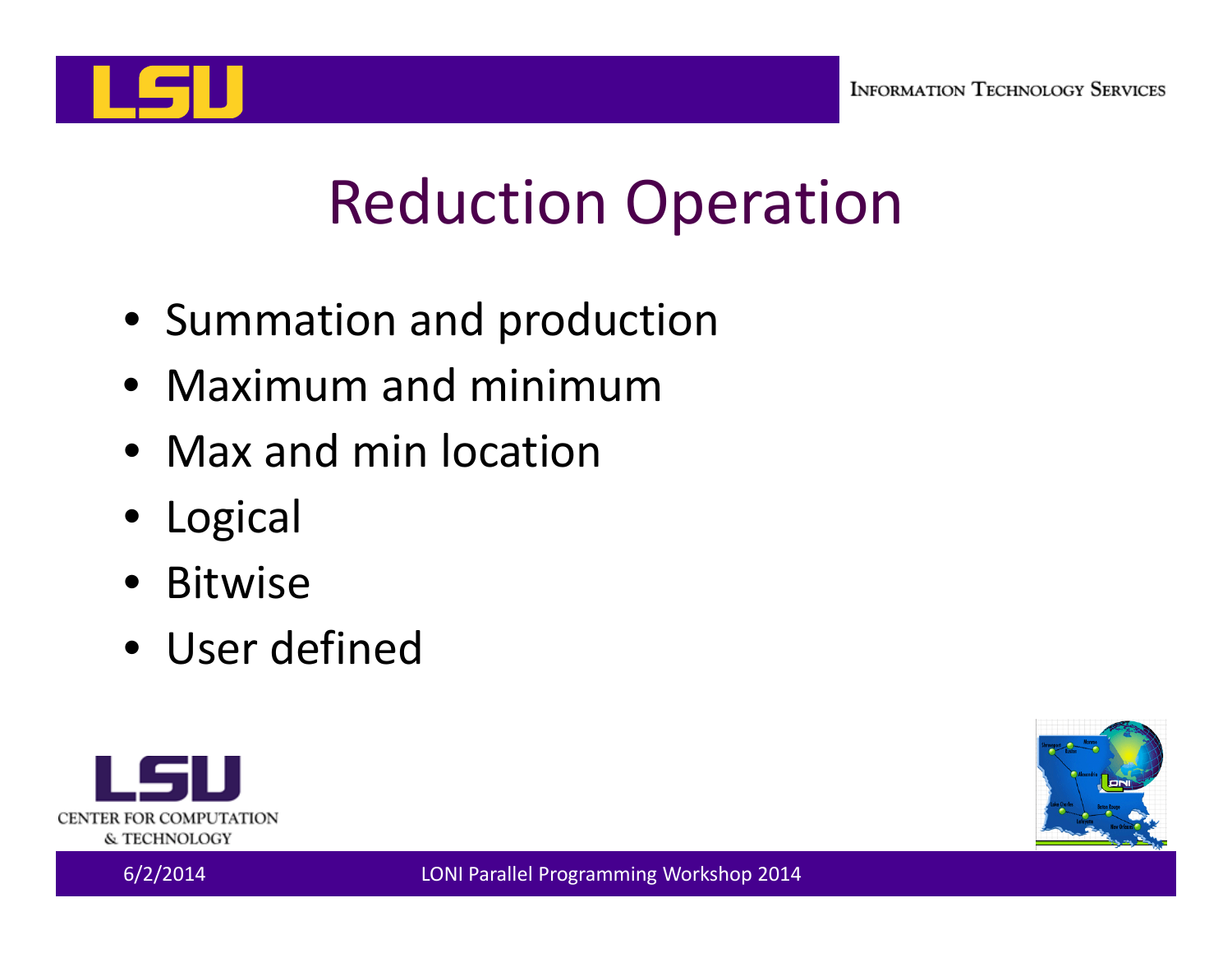#### Collective Computation: Allreduce



- $\bullet$  MPI allreduce collects data from each process, reduces them to <sup>a</sup> single value, and store it in the memory of EVERY process
	- All to all operation
- • Syntax: MPI\_Allreduce( send\_buffer, recv\_buffer, count, data\_type, reduction\_operation, communicator )



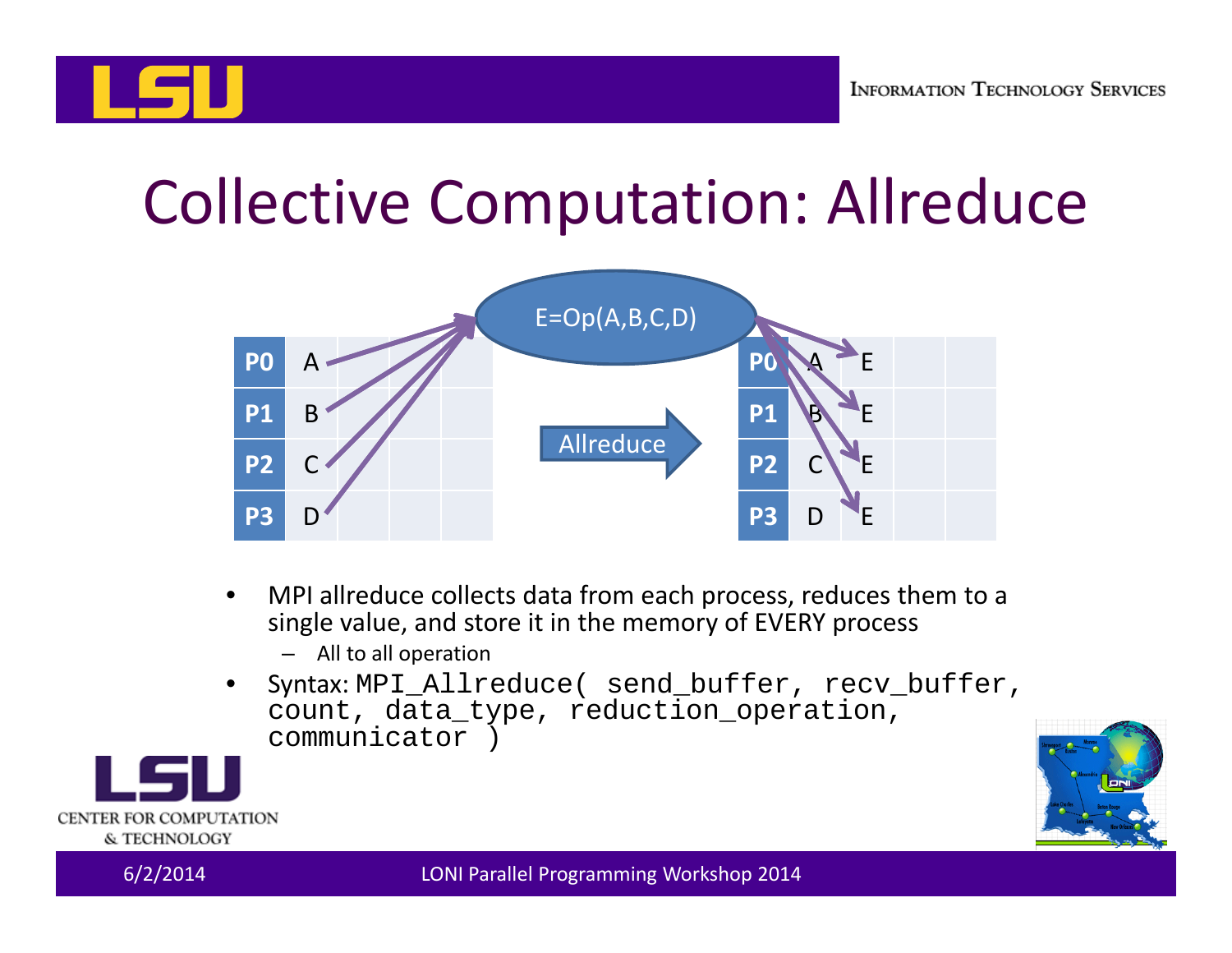

# Synchronization

- MPI\_Barrier (Communicator)
	- – Blocks processes in a group until all processes have reached the same synchronization point
	- – Synchronization is collective since all processes are involved
	- –— Could cause significant overhead, so do NOT use it unless absolutely necessary



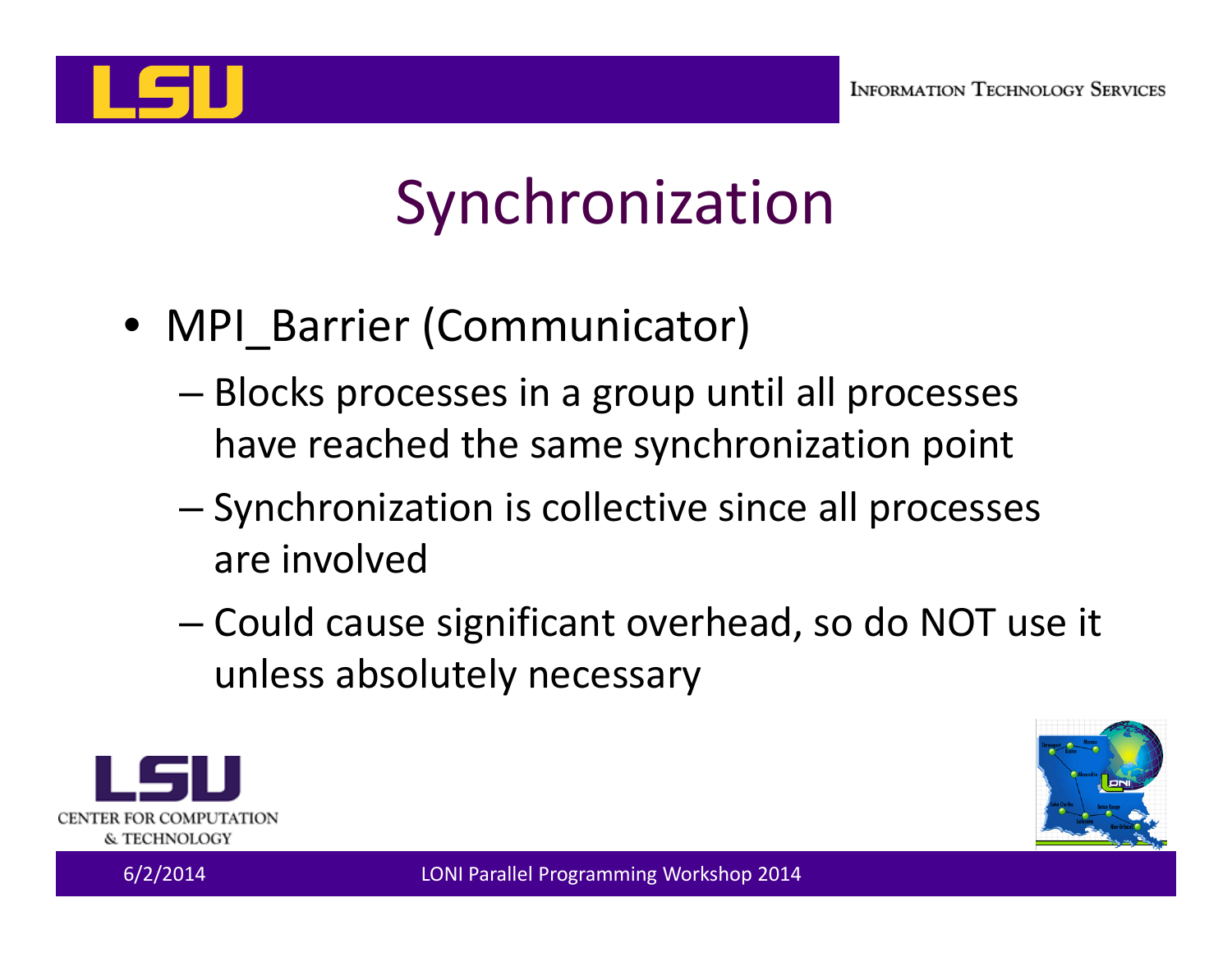

#### Other Collective Communications







*Source: Practical MPI Programming, IBM Redbook*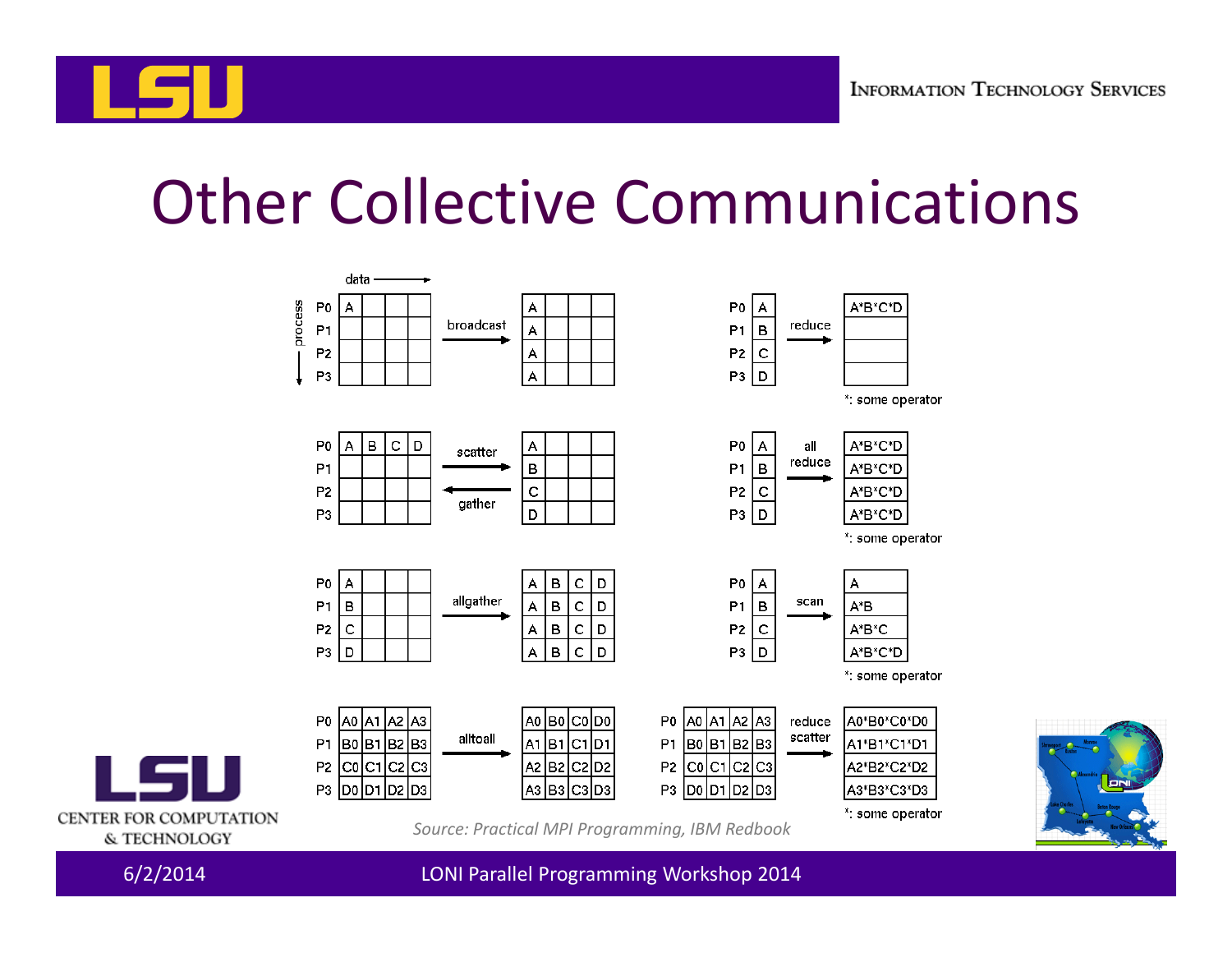

#### Exercise 3a: Find Global Maximum

• Goal: repeat Exercise 2a with appropriate collective communication function(s)



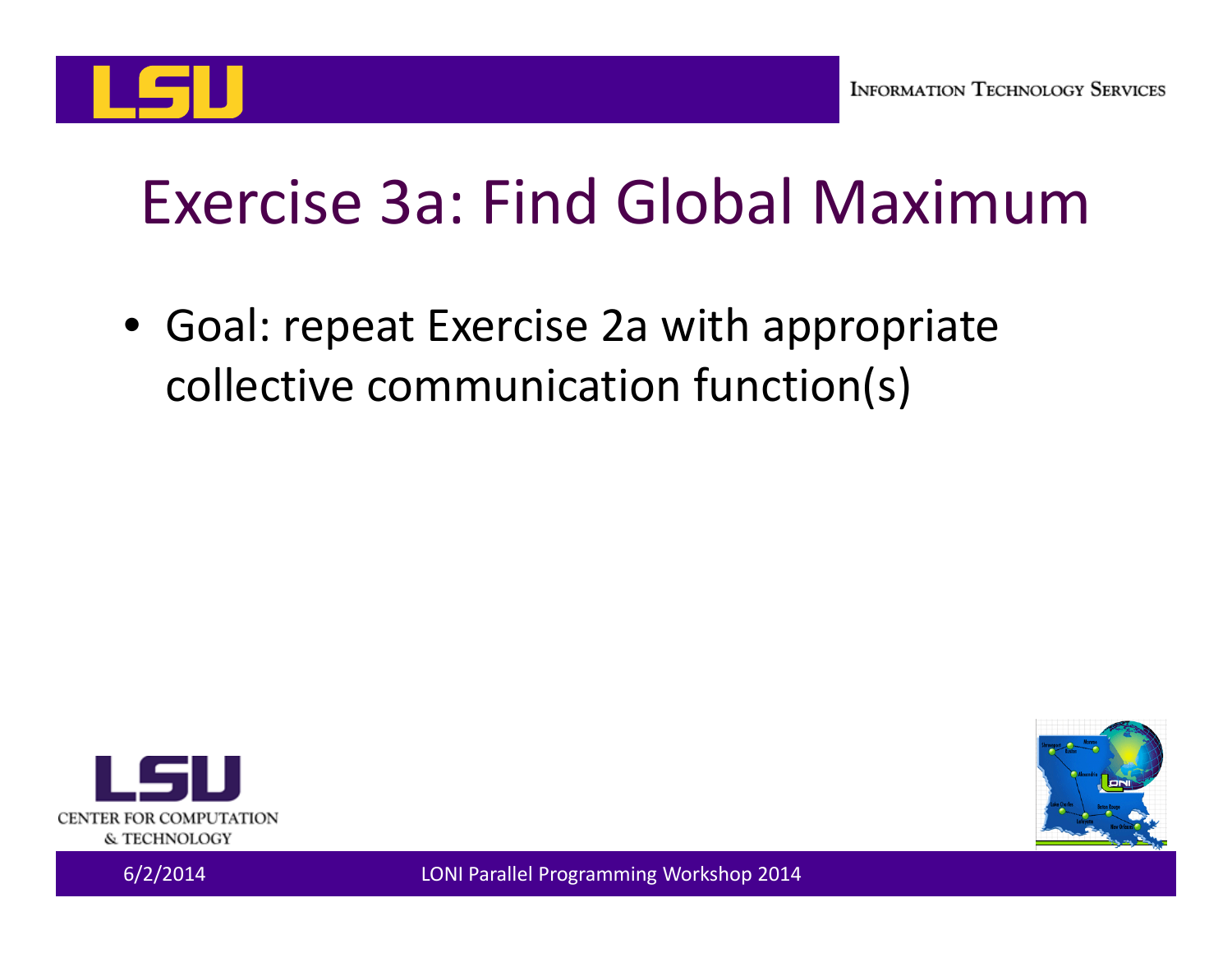

#### Exercise 3b: Matrix Multiplication version 3

• Goal: Replace the part in version 2 that sends the result to the root process with appropriate collective operation(s)



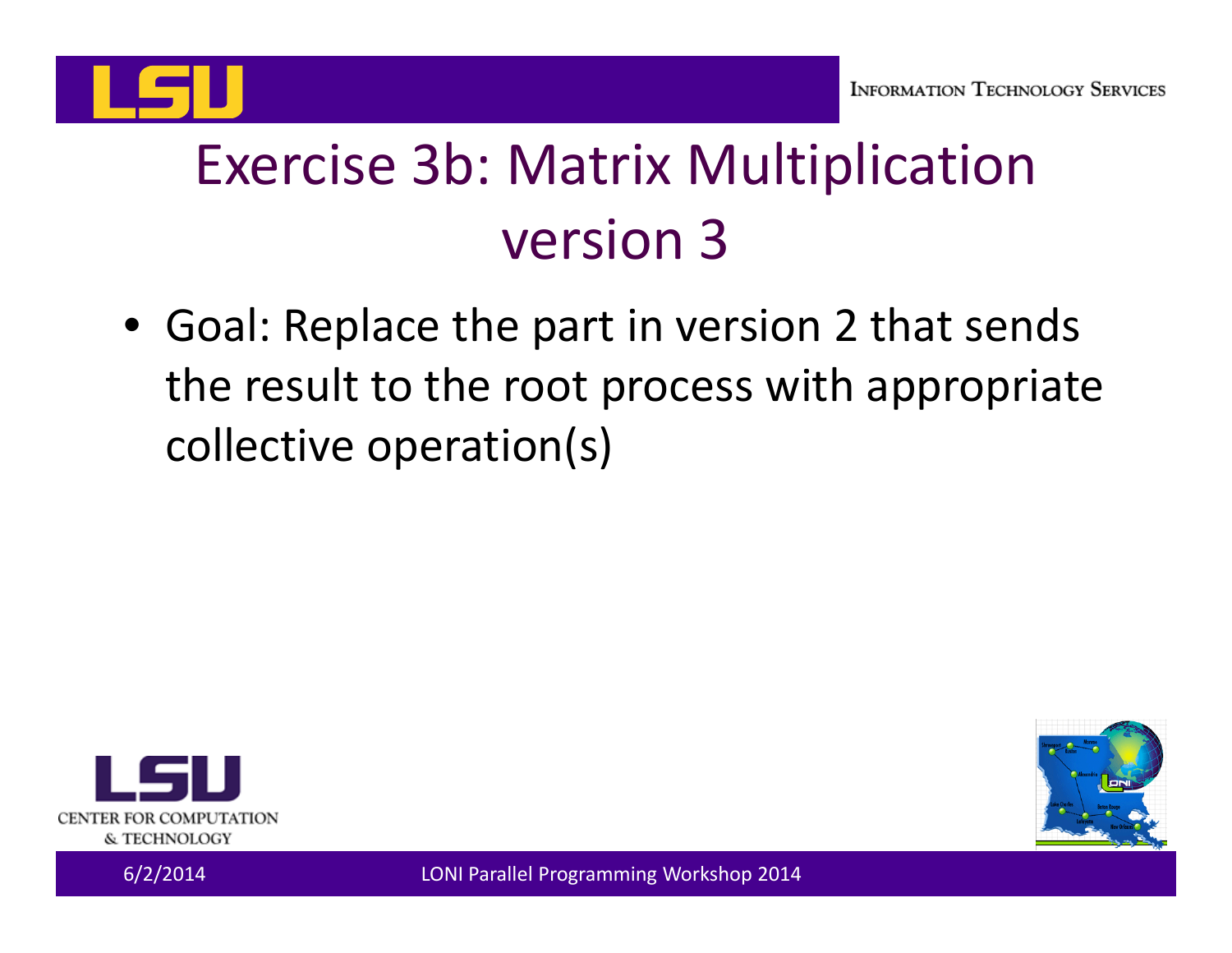

#### Exercise 3c: Laplace Solver version 2

• Goal: Replace the part in version 1 that finds the global maximum convergence and distributes it to all processes with appropriate collective operation(s)



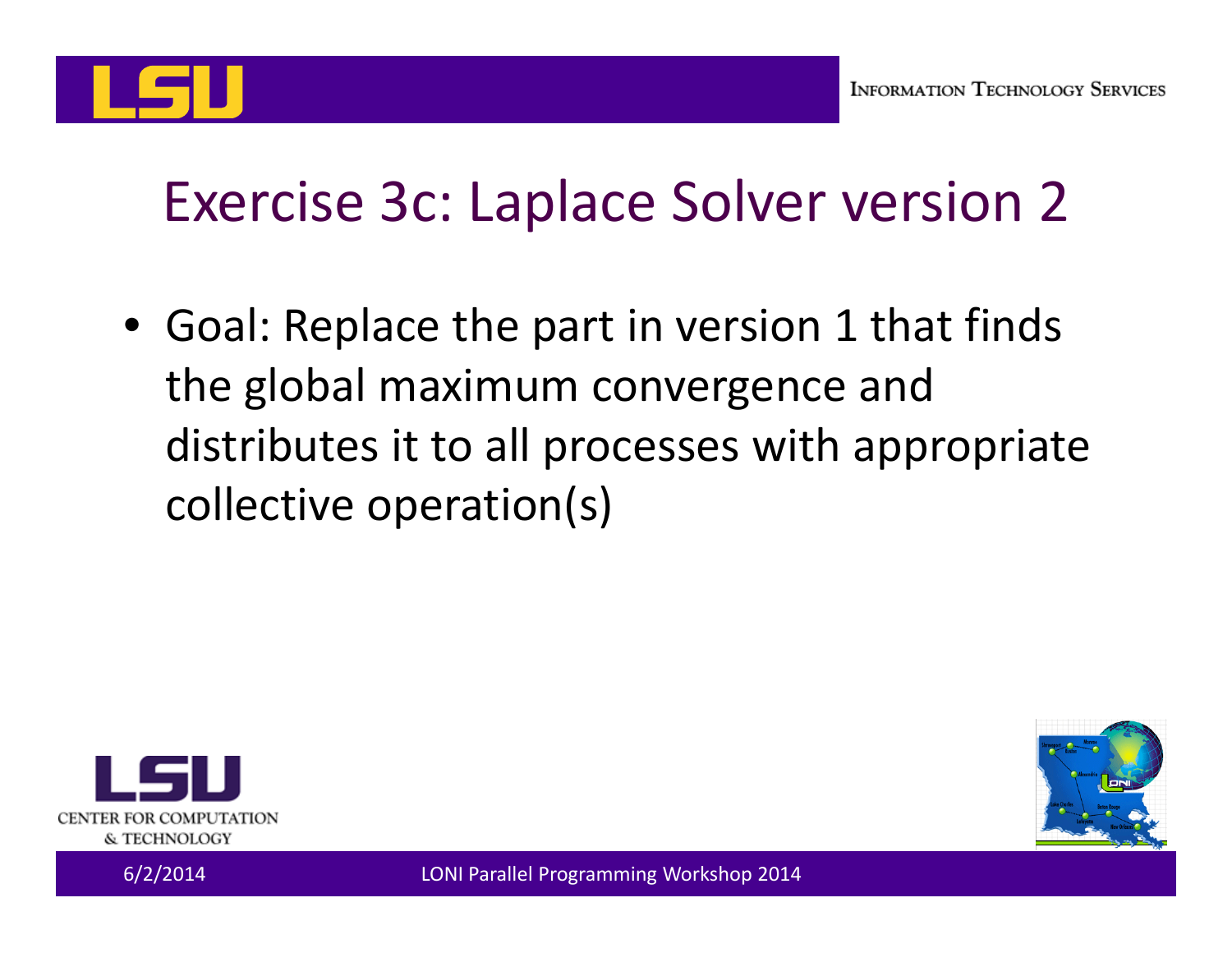

#### Basic Data Types

|      | <b>MPI Data Type</b>                                | <b>C Data Type</b> |  | <b>MPI Data Type</b> | <b>Fortran Data Type</b> |
|------|-----------------------------------------------------|--------------------|--|----------------------|--------------------------|
|      | MPI_CHAR                                            | Signed char        |  | MPI INTEGER          | <b>INTEGER</b>           |
|      | MPI_SHORT                                           | Signed short int   |  | MPI_REAL             | <b>REAL</b>              |
|      | MPI_INT                                             | Signed int         |  | MPI REAL8            | REAL*8                   |
|      | MPI_LONG                                            | Signed long int    |  | MPI DOUBLE PRECISION | <b>DOUBLE PRECISION</b>  |
|      | MPI UNSIGNED CHAR                                   | Unsigned char      |  | MPI_COMPLEX          | <b>COMPLEX</b>           |
|      | MPI UNSIGNED SHORT                                  | Unsigned short     |  | MPI LOGICAL          | <b>LOGICAL</b>           |
|      | MPI UNSIGNED                                        | Unsigned int       |  | MPI CHARACTER        | CHARACTER(1)             |
|      | MPI UNSIGNED LONG                                   | Unsigned long int  |  | MPI BYTE             |                          |
|      | MPI FLOAT                                           | Float              |  | MPI PACKED           |                          |
|      | MPI_DOUBLE                                          | Double             |  |                      |                          |
|      | MPI_LONG_DOUBLE                                     | Long double        |  |                      |                          |
|      | MPI_BYTE                                            |                    |  |                      |                          |
| CEN. | MPI PACKED<br><b>&amp; ILUTINULUUI</b>              |                    |  |                      |                          |
|      | 6/2/2014<br>LONI Parallel Programming Workshop 2014 |                    |  |                      |                          |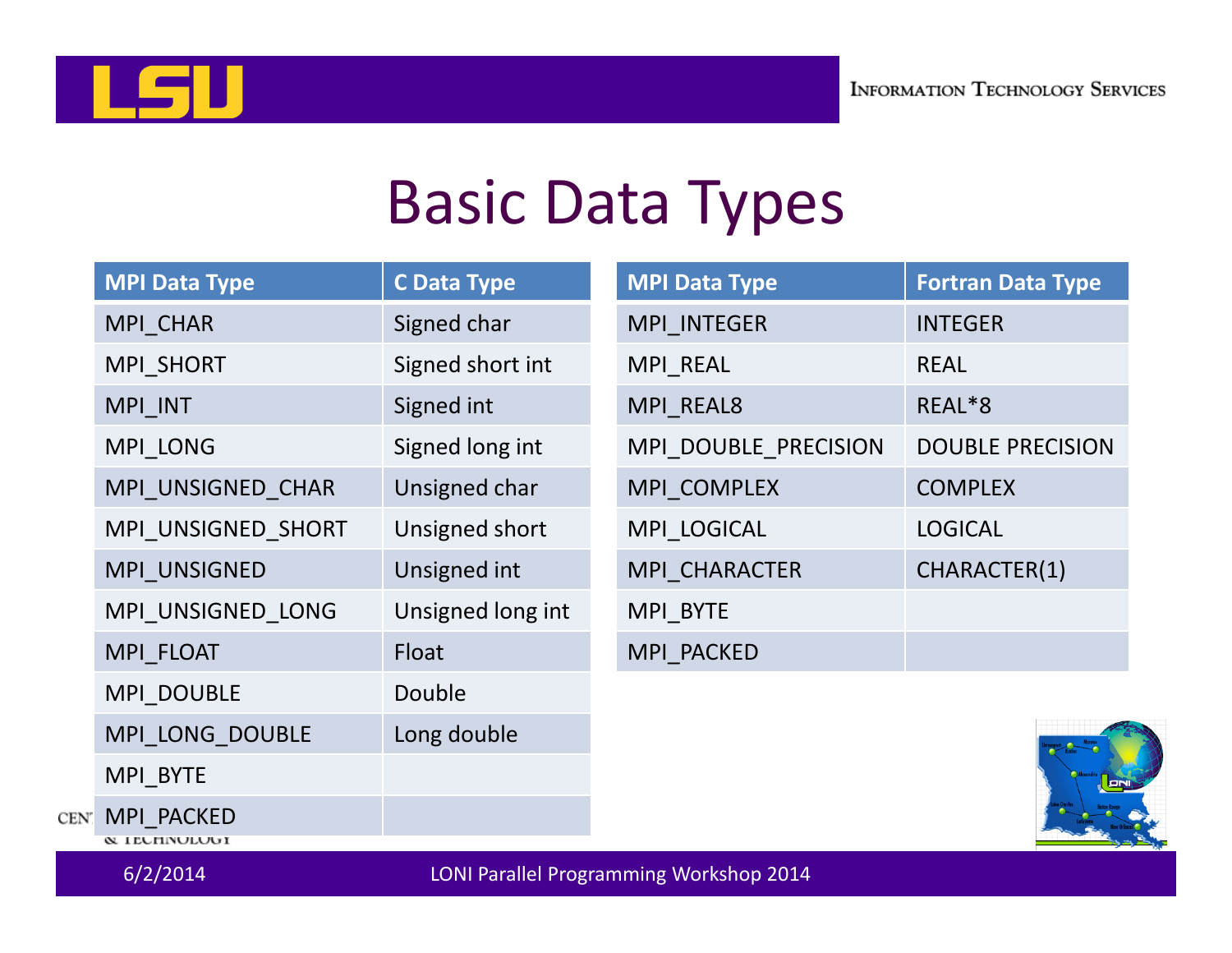

# Why Derived Data Types?

- The communication functions we have seen so far deal with contiguous data of the same type
- What if the data to be transferred is
	- –— Not contiguous?
	- –– Not of the same type?



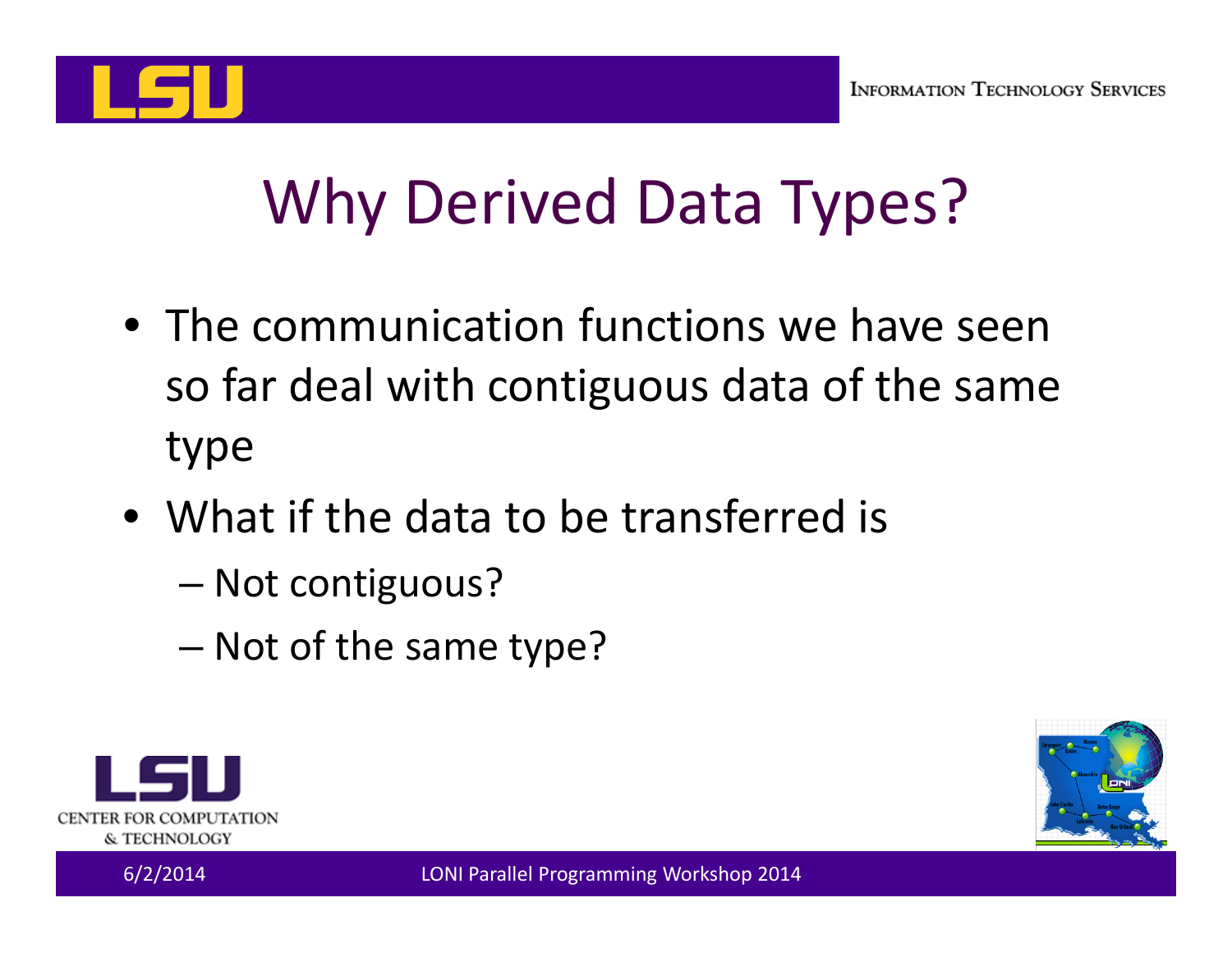

# Why Derived Data Types



Solution 1 Call MPI\_SEND/MPI\_RECEIVE multiple times (once for each contiguous segment)



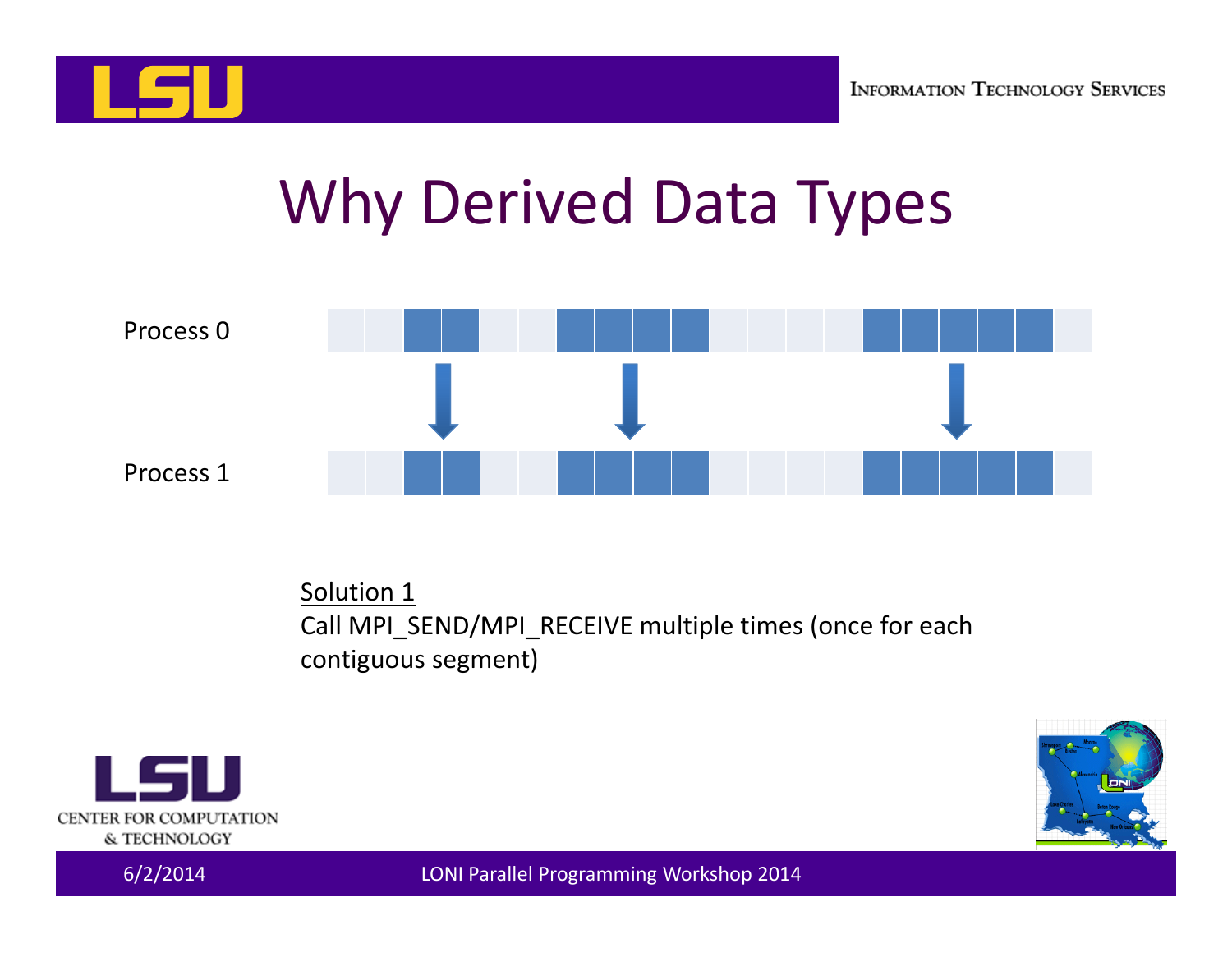

# Why Derived Data Types



Solution 2

Process 0: copy data into contiguous buffer, then call MPI\_SEND Process 1: call MPI\_RECEIVE, then copy data to destination



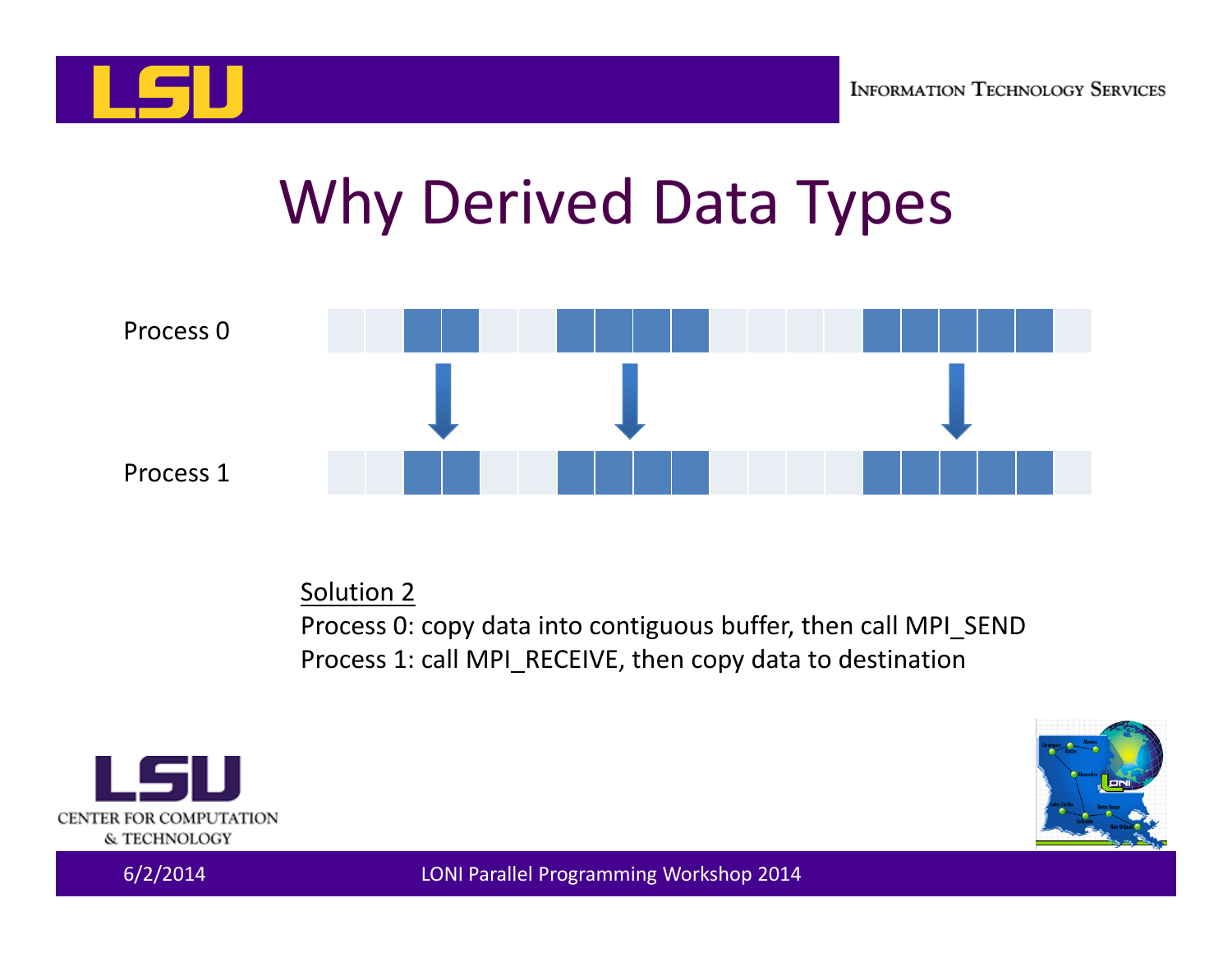

# Why Derived Data Types



Solution 3

Define a new data type to describe the data to be transferred, then call MPI\_SEND/MPI\_RECV

‐ Most efficient



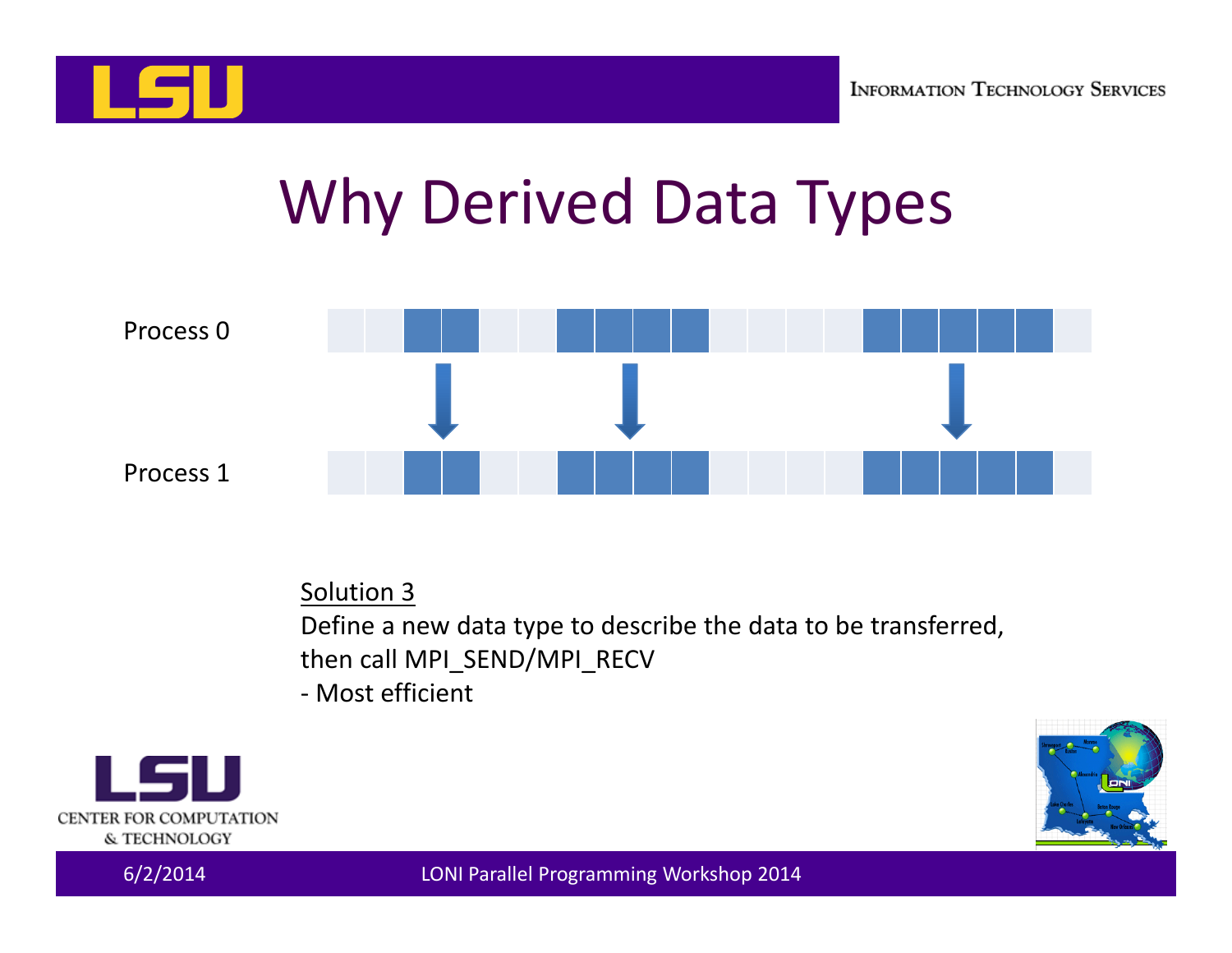

# Derived Data Type: Contiguous

- Allows replication of one data type into contiguous locations
- Syntax: MPI\_Type\_Contiguous(count, old\_type, new\_type)
- The new data type must be commited before being used for communication:

–MPI\_Type\_Commit(new\_type)



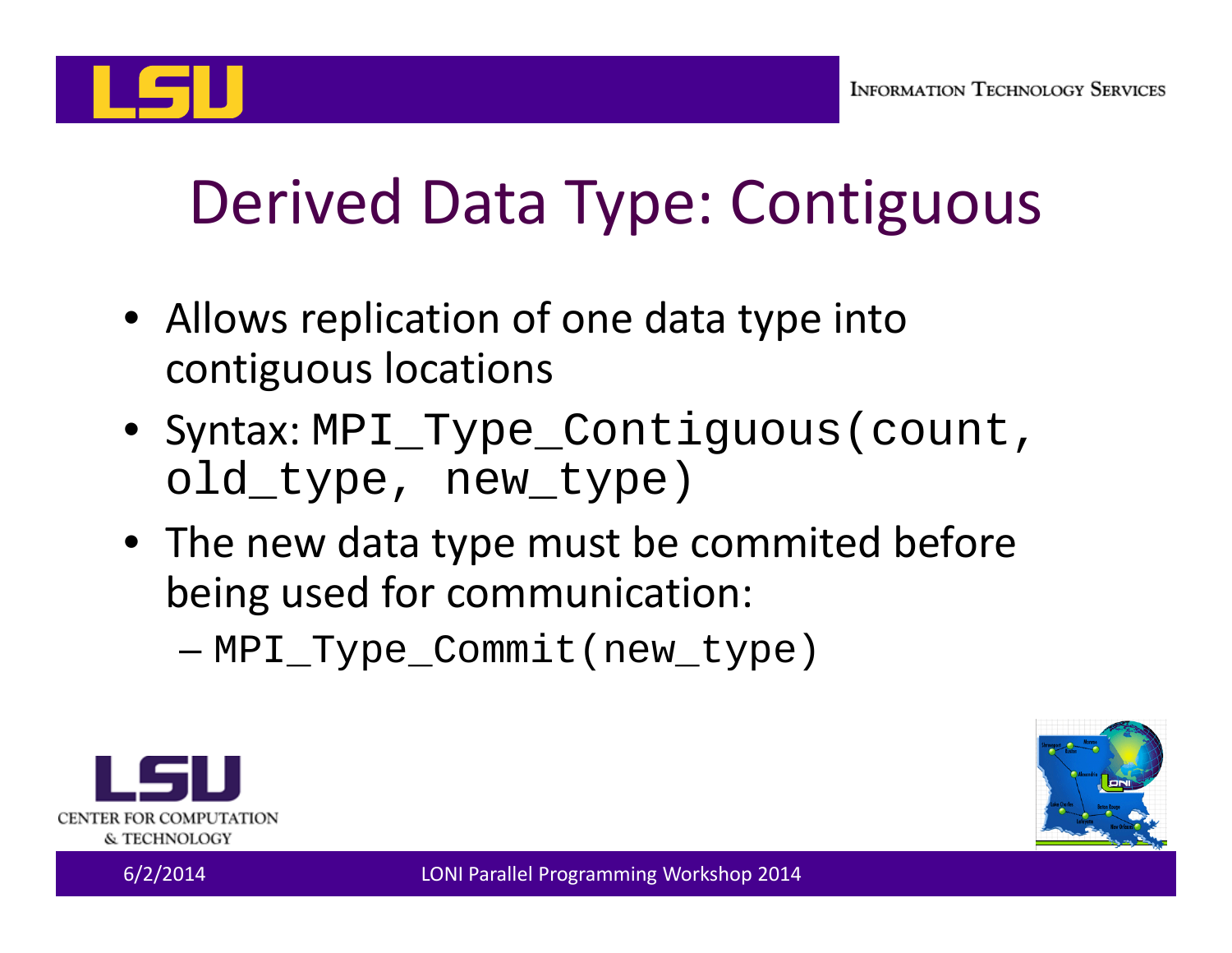

# Derived Data Type: Vector

- Allows replication of <sup>a</sup> data type into locations that consist of equally spaced blocks
- Syntax: MPI\_Type\_Vector(count, block size, stride, old\_type, new\_type)

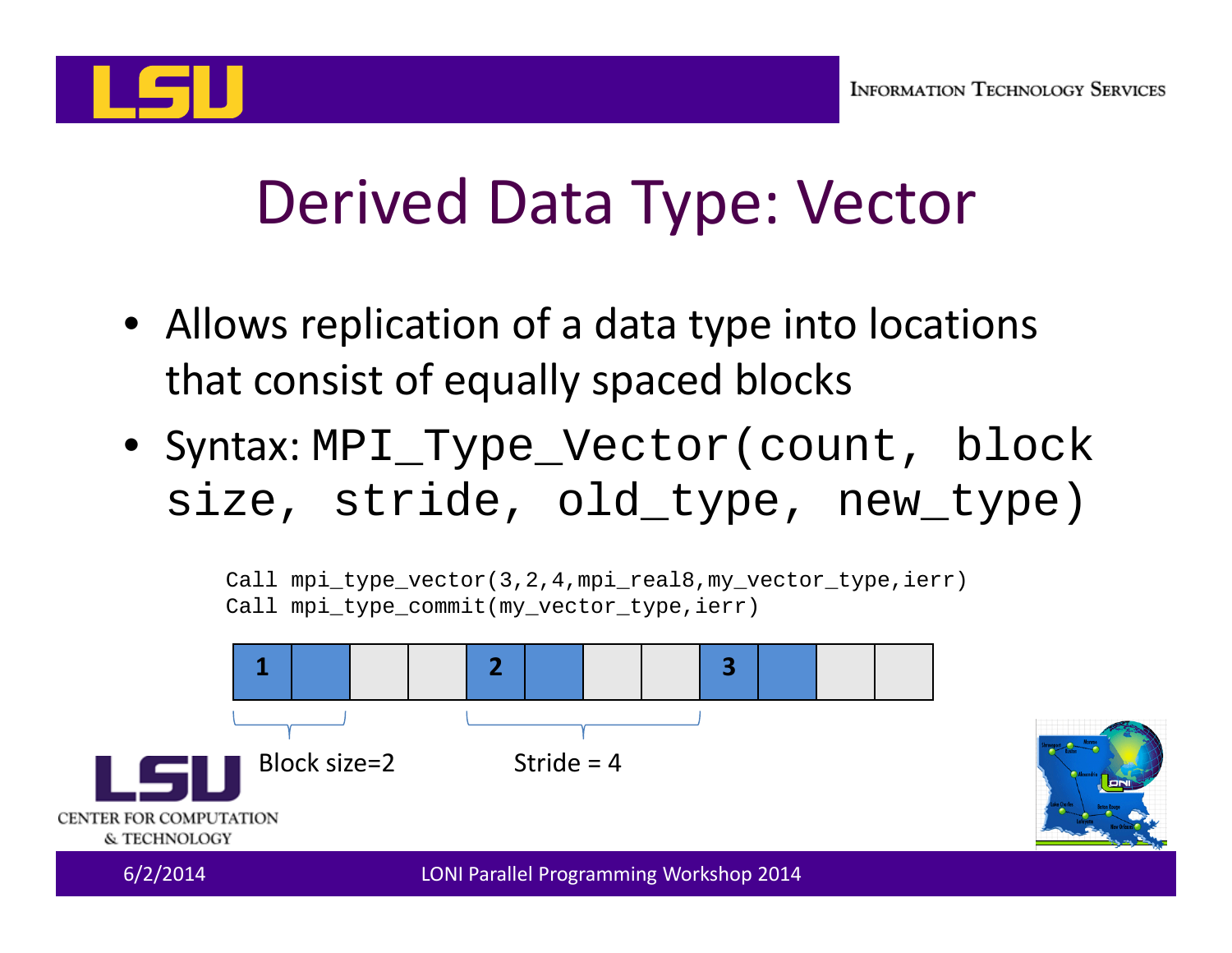

#### Data Ordering: C vs. Fortran



#### Fortran



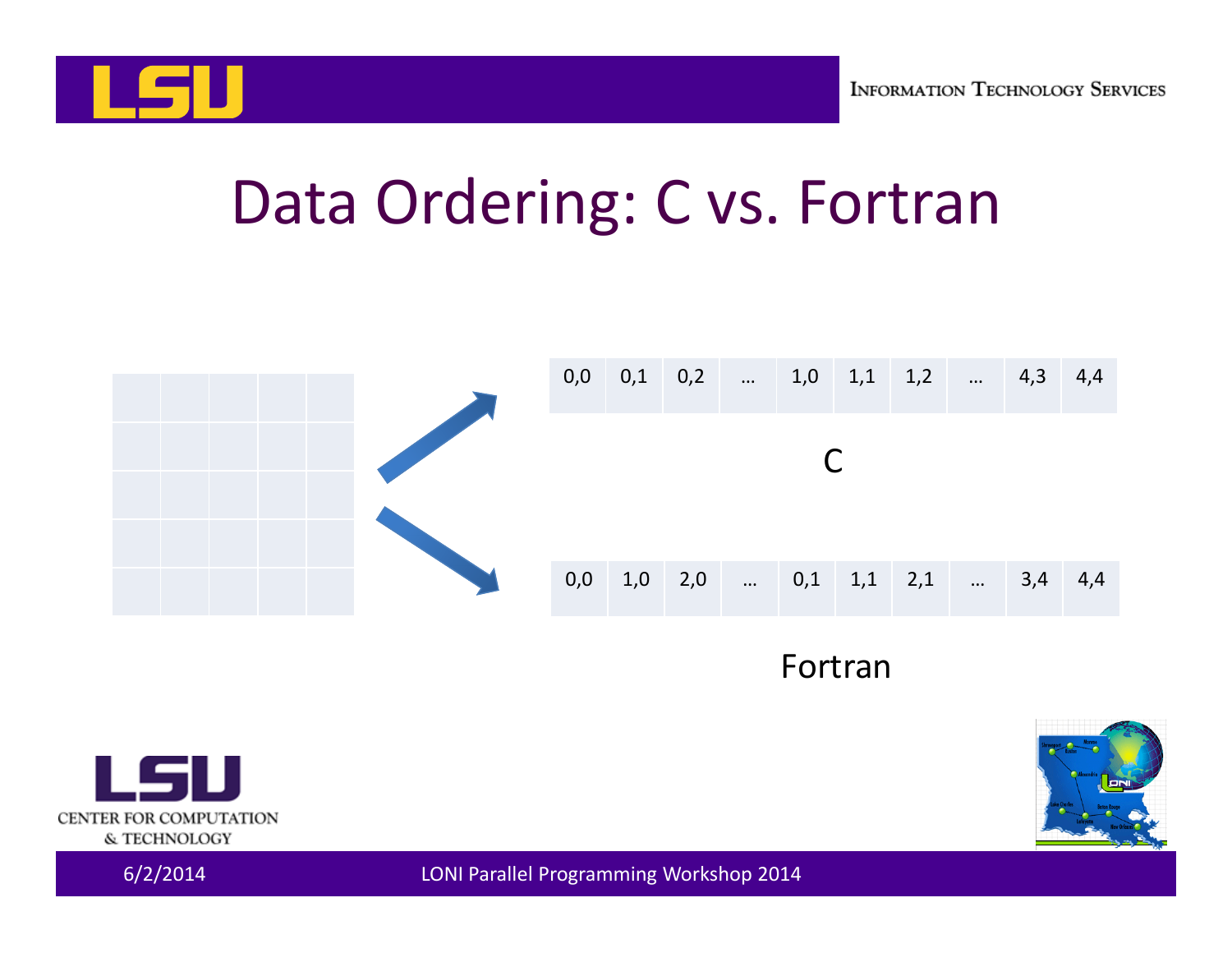

#### Example: Broadcasting Submatrix



!Number of blocksnblocks=6!Block length blocklen=6!Stridestride=8

!Define the new data type CALL MPI TYPE VECTOR(NBLCK, BLCKLEN, STRD, & MPI\_INTEGER,submat\_type,IERR) CALL MPI TYPE COMMIT(submat type, IERR)

!Call broadcastCALL MPI\_BCAST(AMAT(2,2),1,submat\_type,0, & MPI\_COMM\_WORLD,IERR)



CENTER FOR COMPUTATION & TECHNOLOGY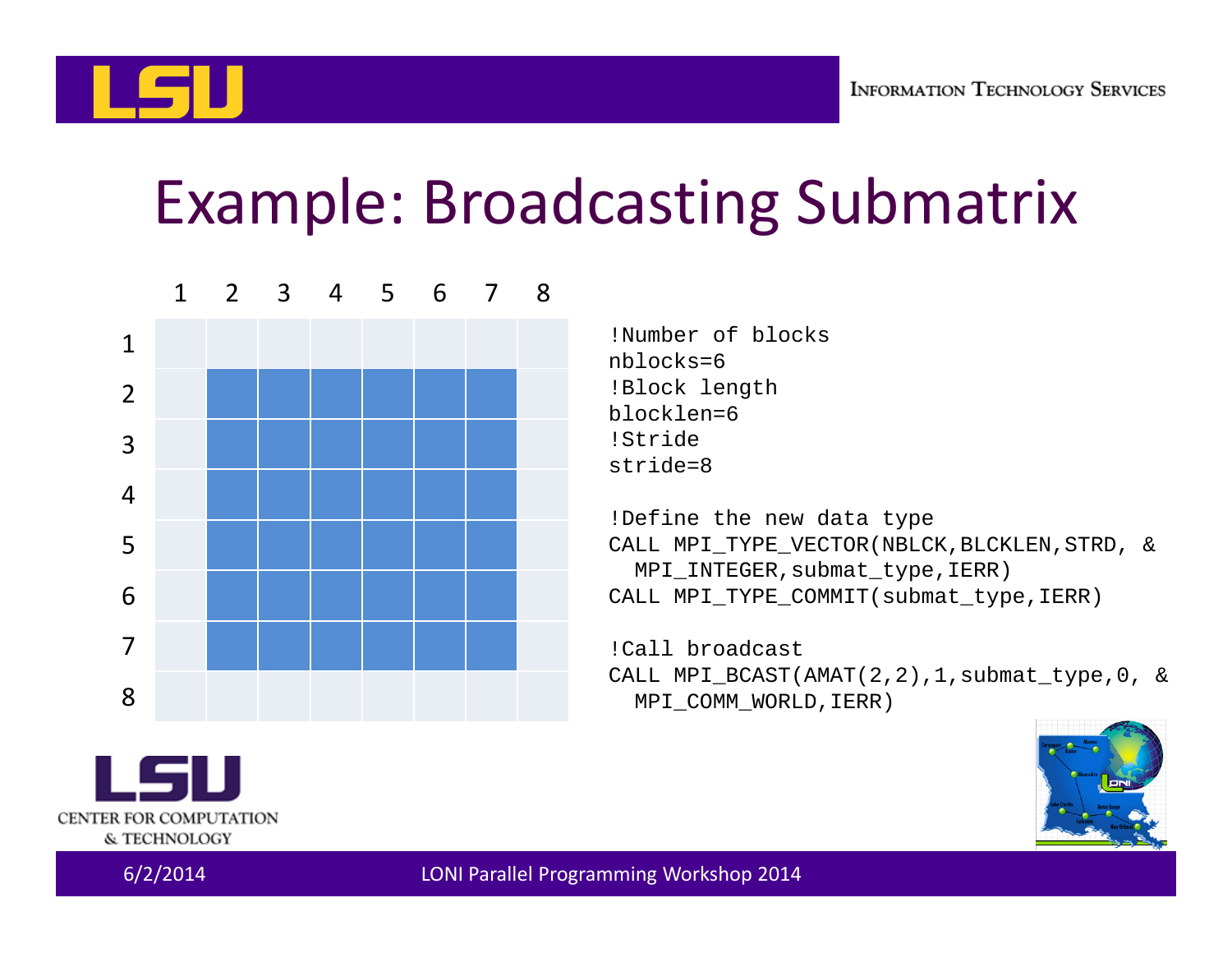

# Derived Data Type: HVector

- The same with MPI\_Type\_Vector, except that the unit of the stride is byte instead of old\_type
	- –More flexible than the vector type
	- We can use

MPI\_Type\_Extent(datatype,extent) to decide the extent (in bytes) of an MPI data type



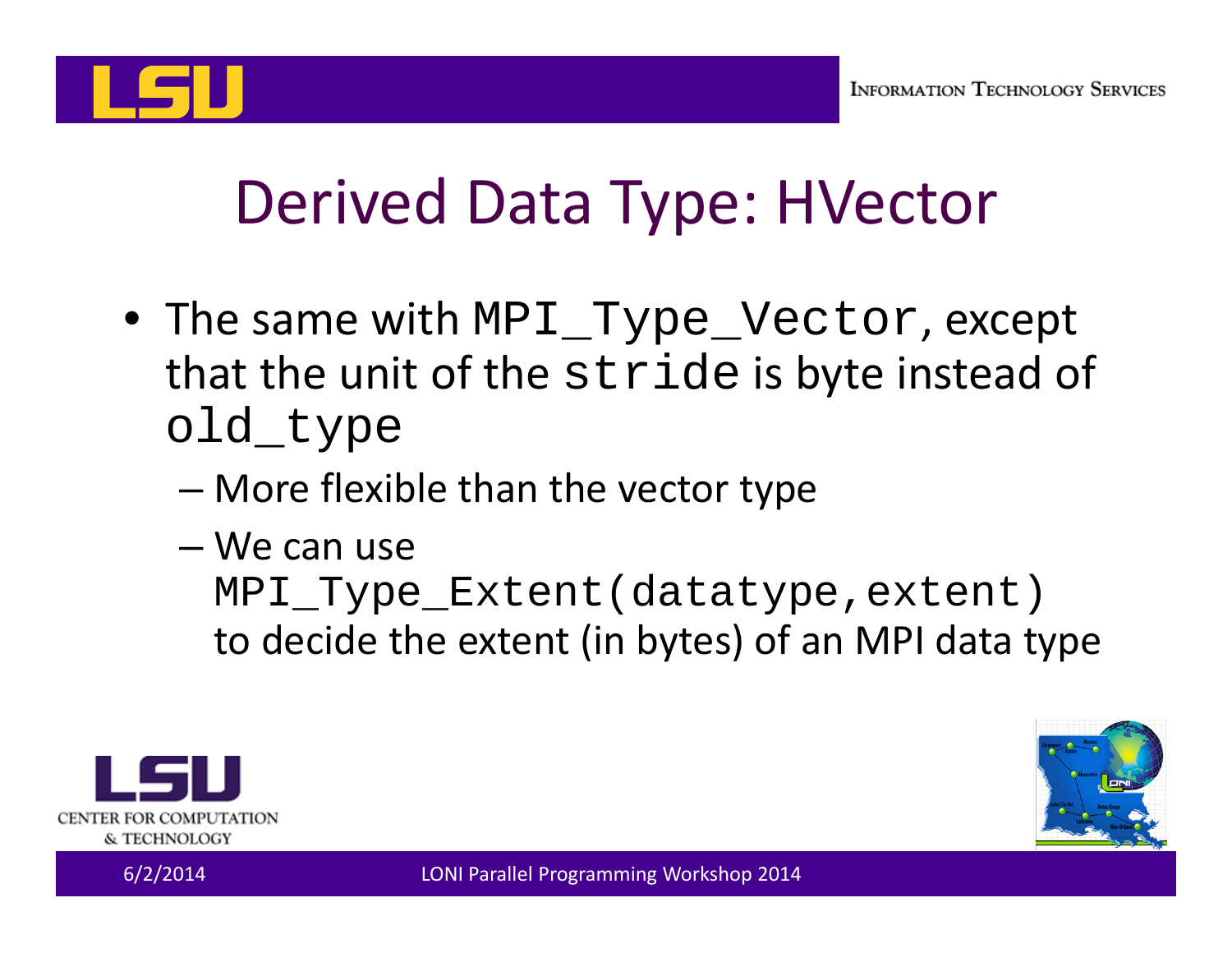

#### Nested Derived Data Type

• New data types can be created out of user‐ defined data types

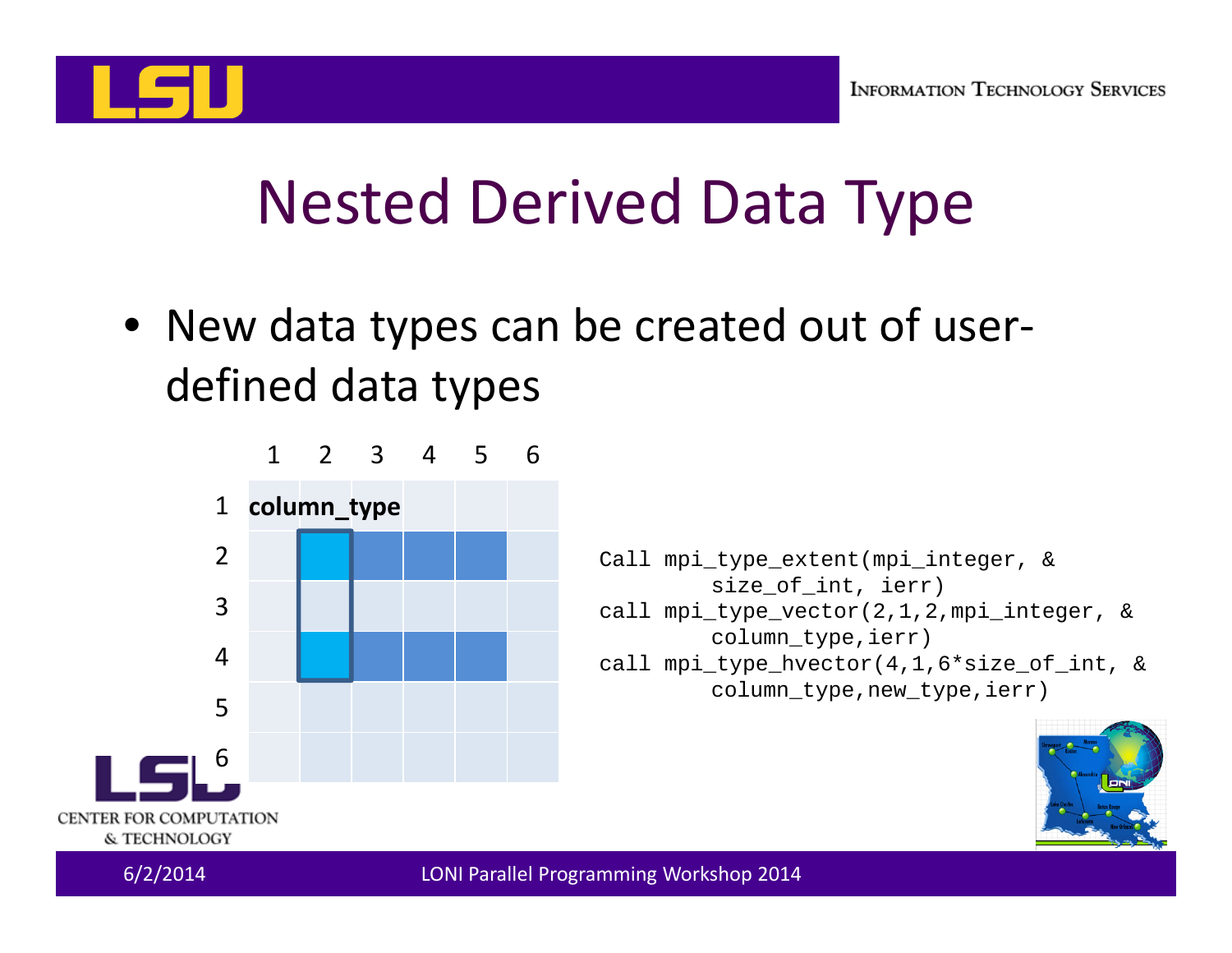

# Derived Data Type: Indexed

- • Allows replication of <sup>a</sup> data type into locations that consist of unequally spaced blocks with varying length
- • Syntax: MPI\_Type\_indexed (count, blocklens[], offsets[], old\_type, new\_type)
	- $-$  <code>blocklens</code> and <code>offsets</code> are array of size <code>count</code> that specify the length and displacement of each block, respectively



 $Count=4$ blocklens=[4,1,4,2] Offsets=[0,6,12,18]



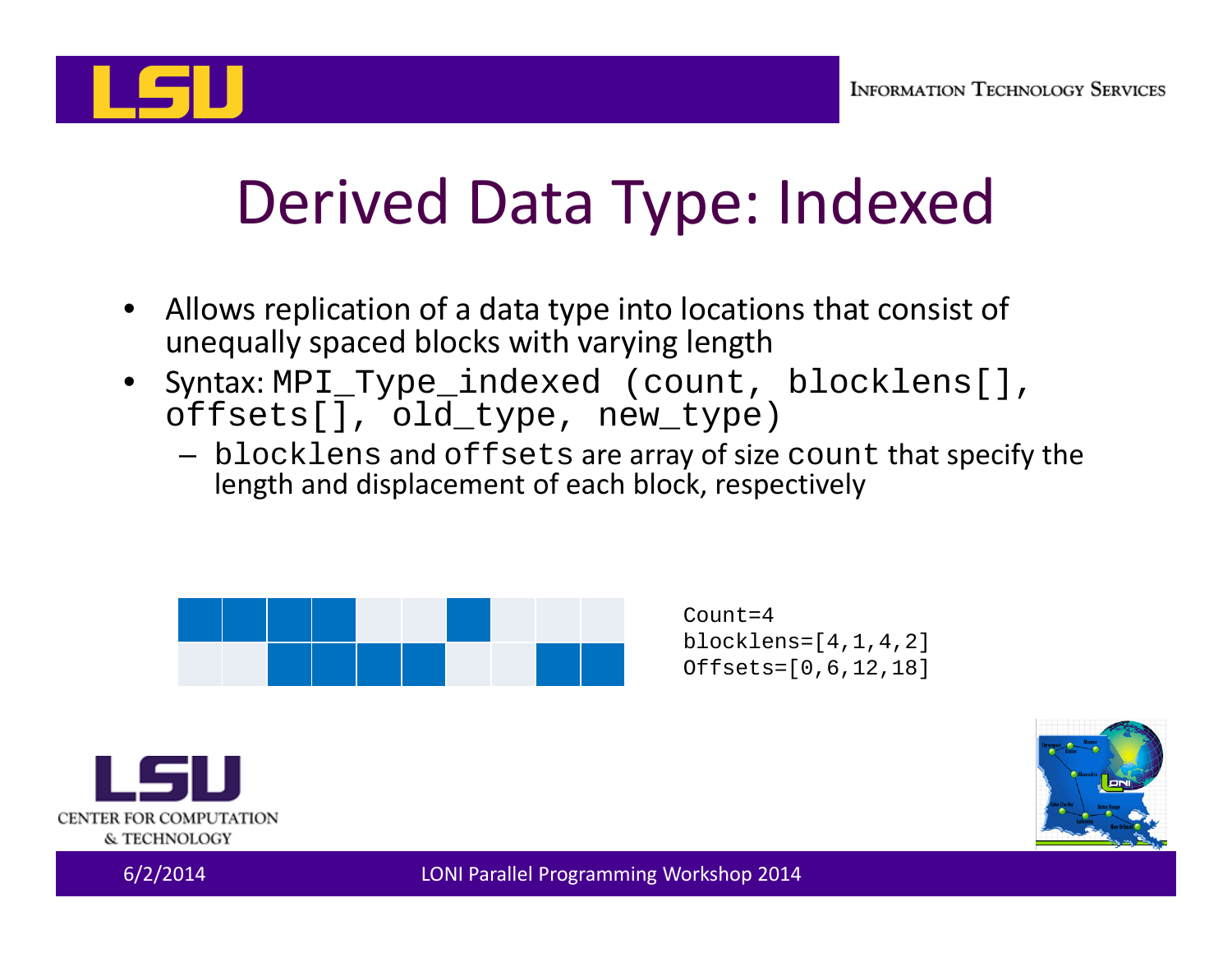

# Derived Data Type: Struct

- Most general data type constructor
- Allows a new data type that represents arrays of types, each of which has <sup>a</sup> different block length, displacement (in bytes) and type
- Syntax: MPI\_Type\_struct (count, blocklens[], offsets[], old\_types[], new\_type)



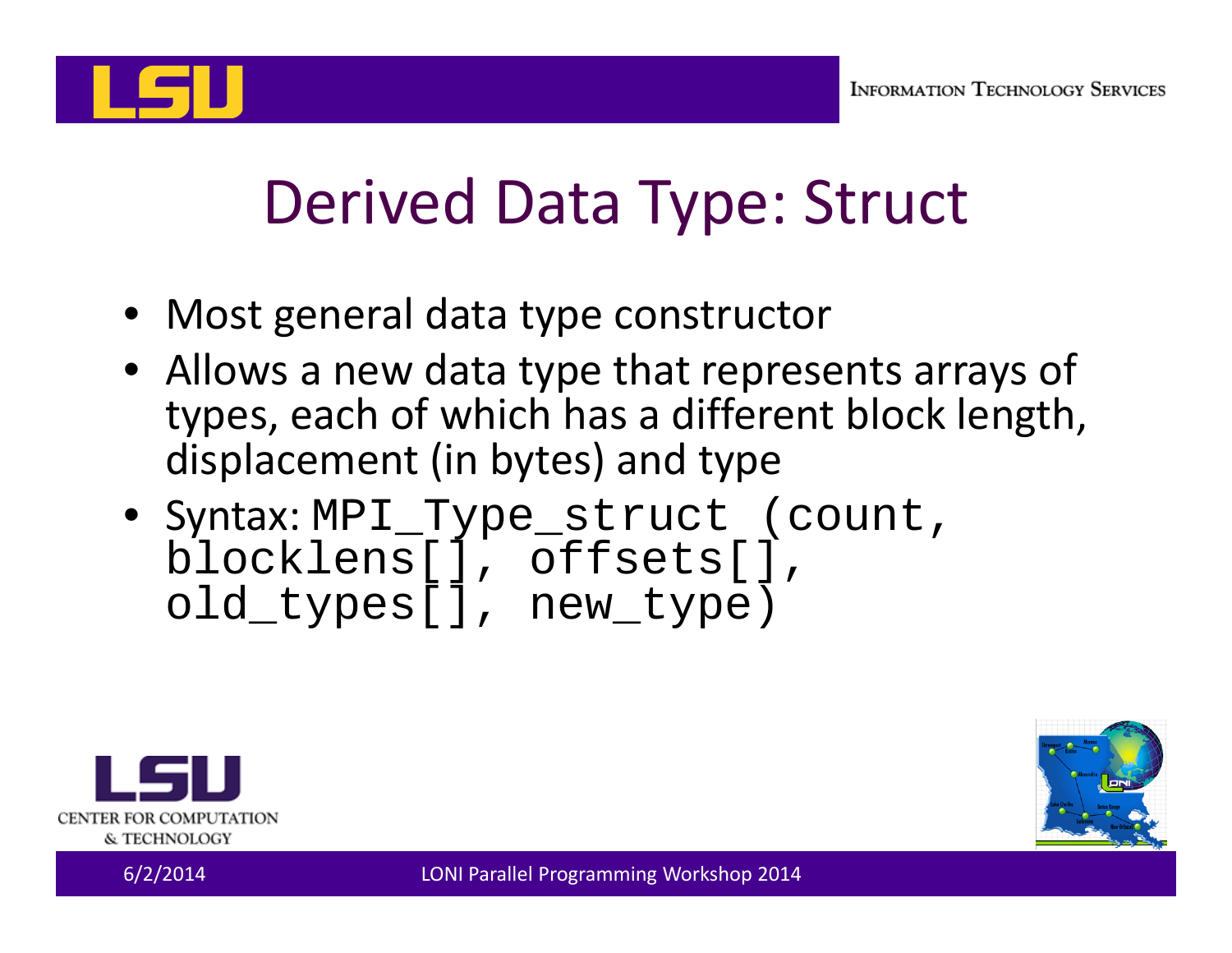

# Exercise 4a: Matrix Transposition

- Goal: write <sup>a</sup> MPI program that transposes <sup>a</sup> matrix in parallel
	- –2‐d process grid
	- –Each process initializes its own sub‐matrix
	- –Do we really need the local transposition?



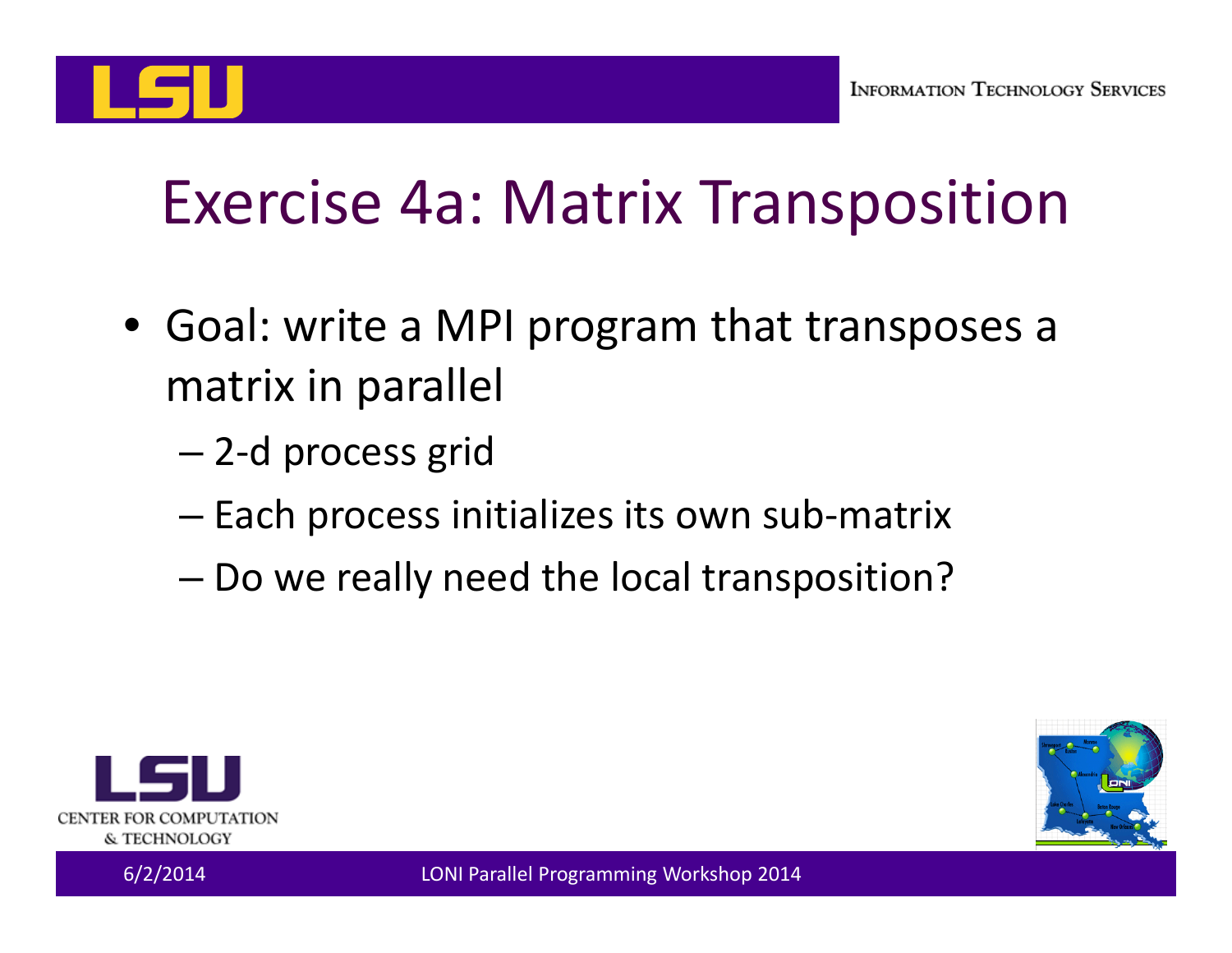

#### Exercise 4b: Matrix Multiplication Version 4

- Goal: change the matrix multiplication to two‐ dimensional decomposition
	- –Arrange the processes into <sup>a</sup> 2‐d grid
	- – Each process should only owns <sup>a</sup> sub‐matrix of A, B and C
	- Assemble the matrix C at the root process using the partial result from each process